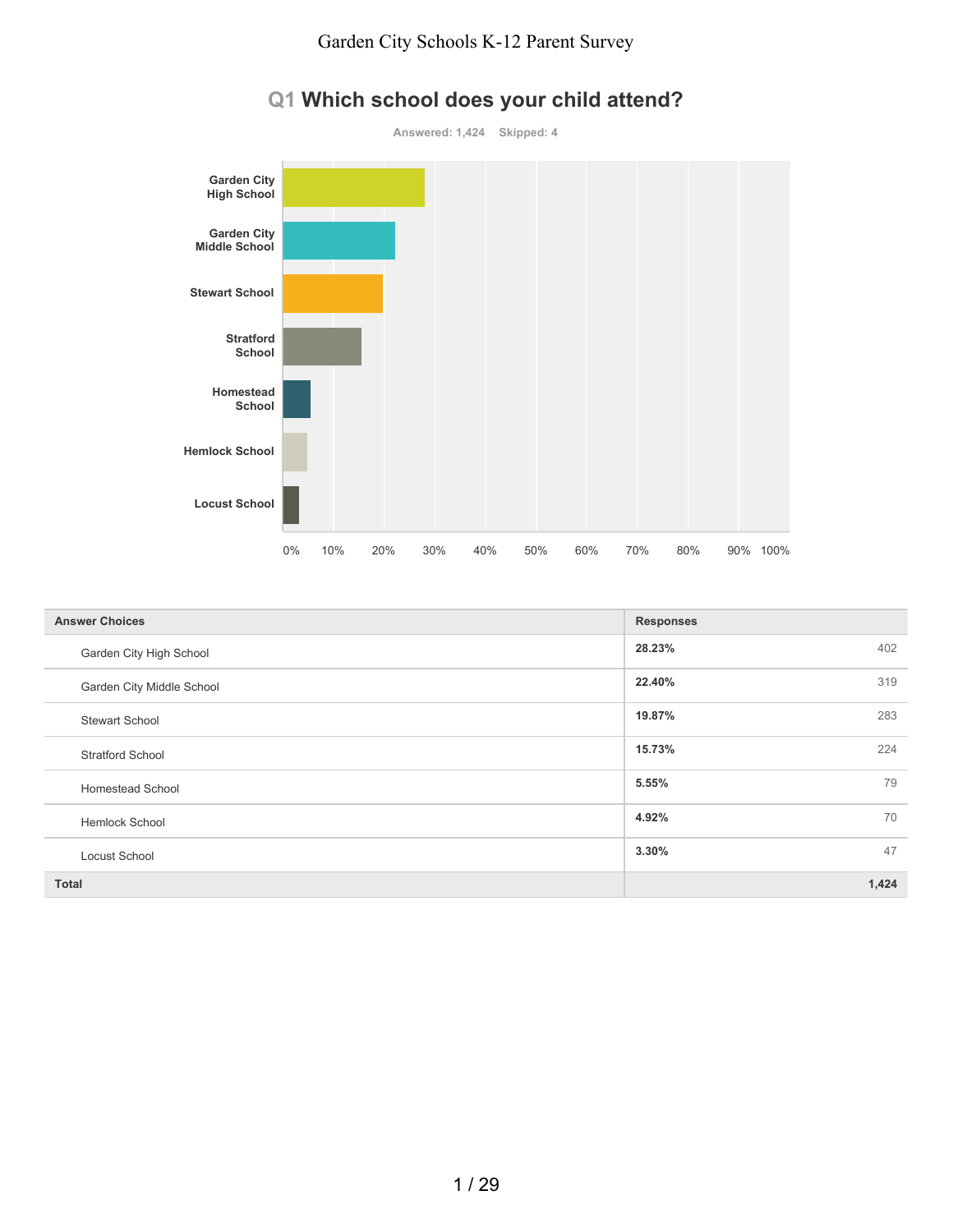

# **Q2 What grade is your child in?**

**Answered: 1,427 Skipped: 1**

| <b>Answer Choices</b> | <b>Responses</b> |
|-----------------------|------------------|
| Kindergarten          | 6.17%<br>88      |
| <b>First Grade</b>    | 7.64%<br>109     |
| Second Grade          | 7.71%<br>110     |
| <b>Third Grade</b>    | 7.99%<br>114     |
| Fourth Grade          | 9.74%<br>139     |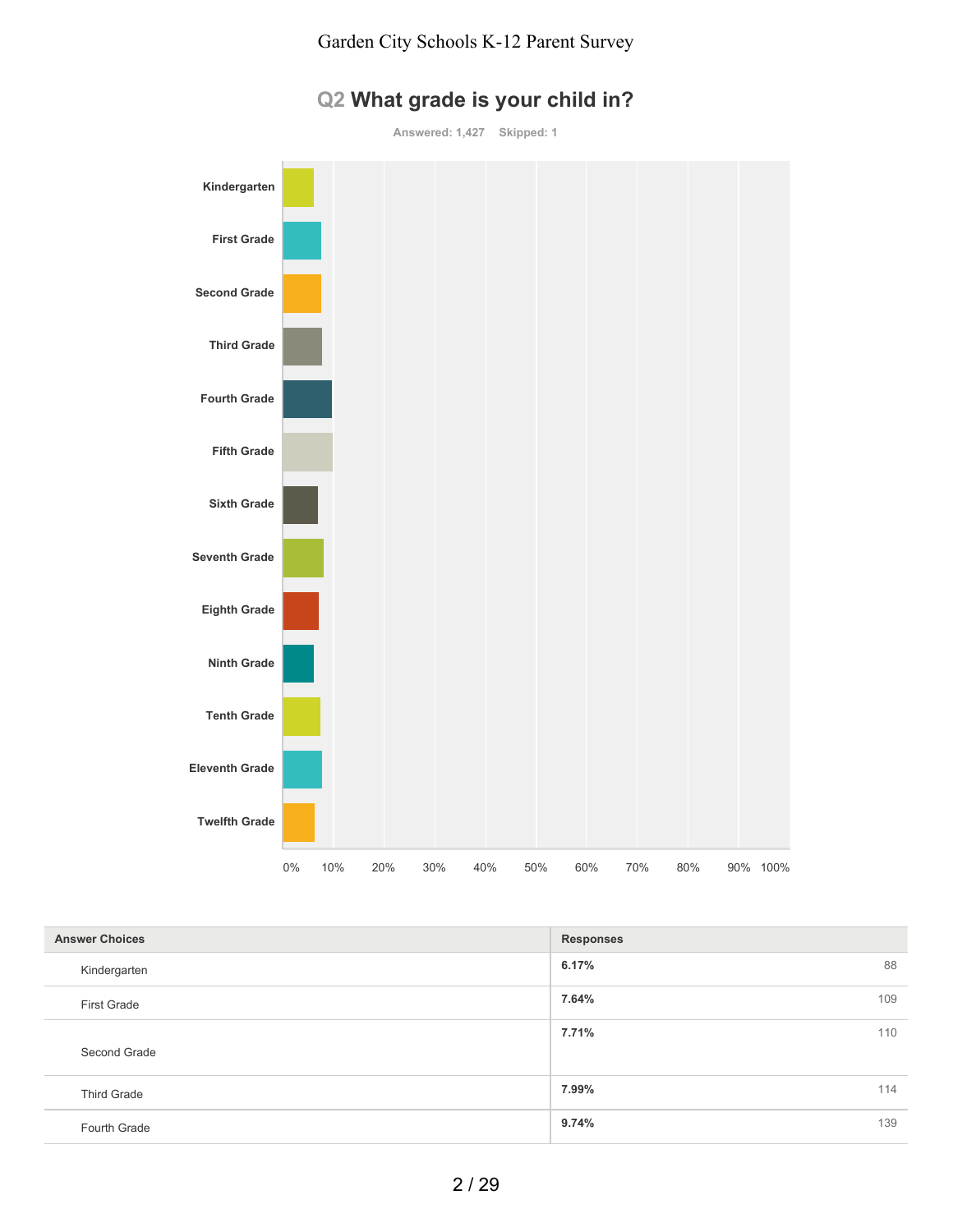# Garden City Schools K-12 Parent Survey

| Fifth Grade           | 10.02%<br>143 |
|-----------------------|---------------|
| Sixth Grade           | 7.08%<br>101  |
| Seventh Grade         | 117<br>8.20%  |
| Eighth Grade          | 7.29%<br>104  |
| Ninth Grade           | 90<br>6.31%   |
| <b>Tenth Grade</b>    | 7.57%<br>108  |
| <b>Eleventh Grade</b> | 113<br>7.92%  |
| <b>Twelfth Grade</b>  | 91<br>6.38%   |
| <b>Total</b>          | 1,427         |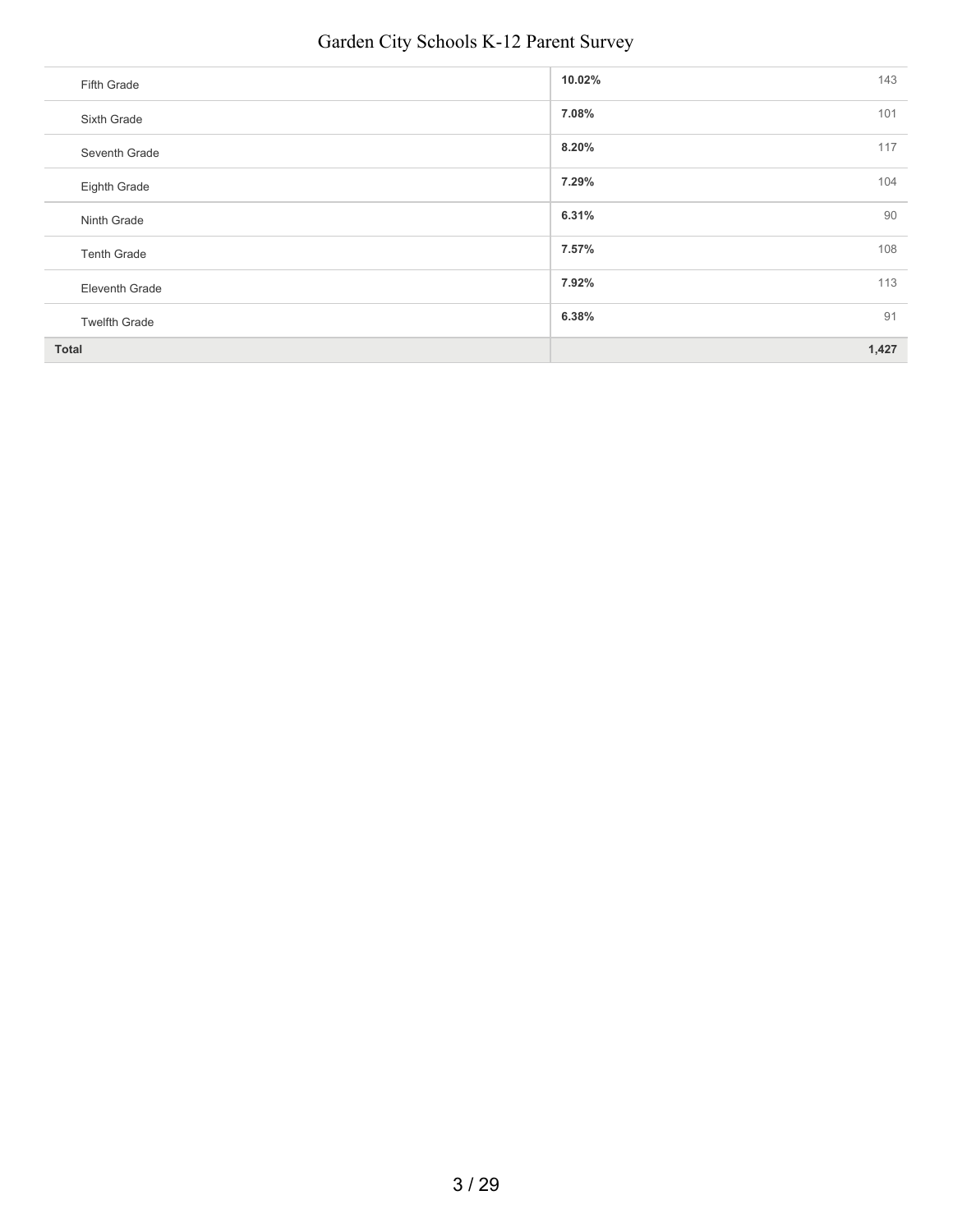### Garden City Schools K-12 Parent Survey

# **Q3 What is your child's gender?**

**Answered: 1,419 Skipped: 9**



| <b>Answer Choices</b> | <b>Responses</b> |
|-----------------------|------------------|
| Male                  | 49.89%<br>708    |
| Female                | 50.11%<br>711    |
| <b>Total</b>          | 1,419            |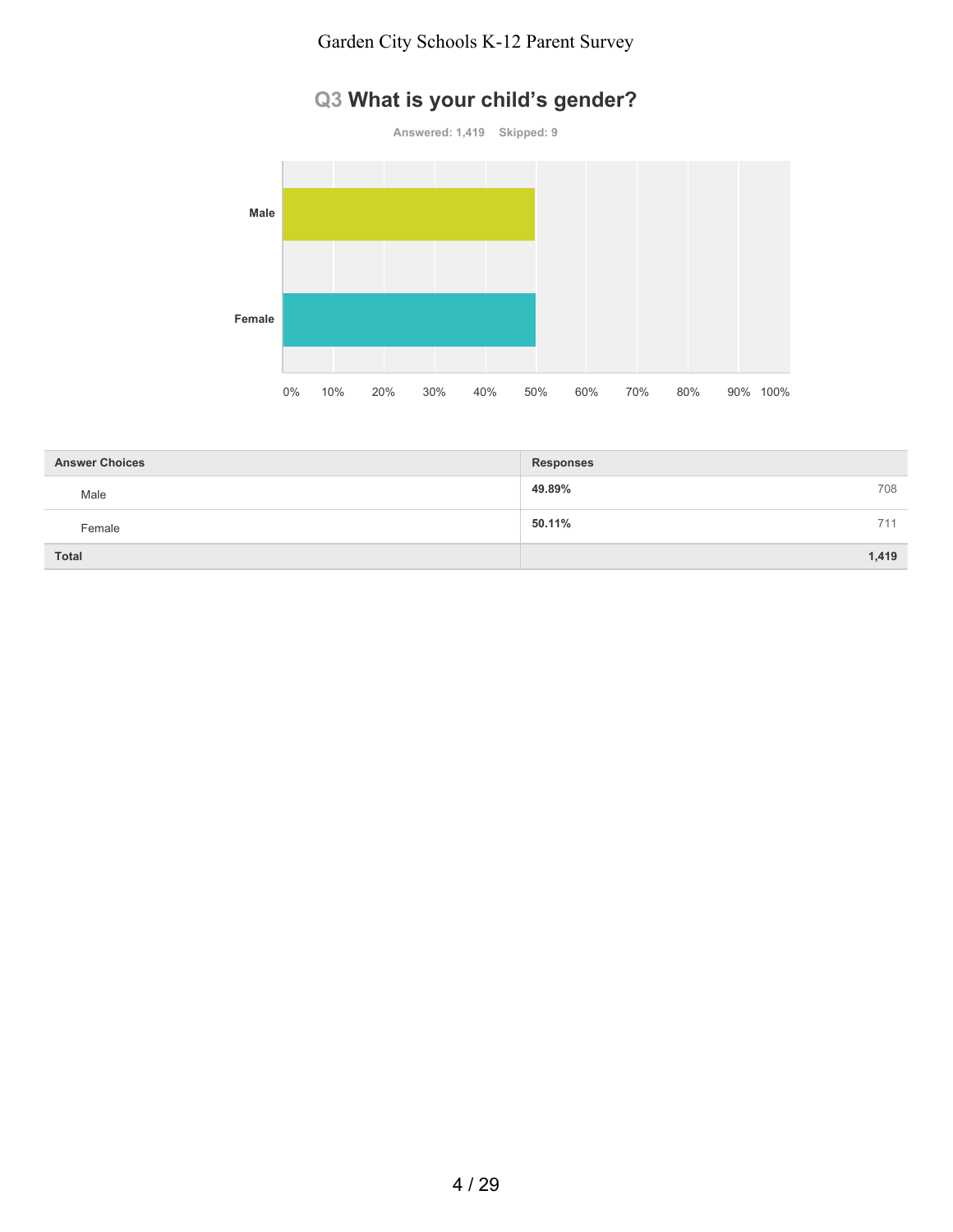## **Q4 How often are you in touch with teachers at your child's school?**

**Answered: 1,421 Skipped: 7**



| <b>Answer Choices</b>  | <b>Responses</b> |
|------------------------|------------------|
| Almost never           | 7.95%<br>113     |
| Once or twice per year | 31.32%<br>445    |
| Every few months       | 34.34%<br>488    |
| Monthly                | 19.42%<br>276    |
| Weekly or more         | 6.97%<br>99      |
| <b>Total</b>           | 1,421            |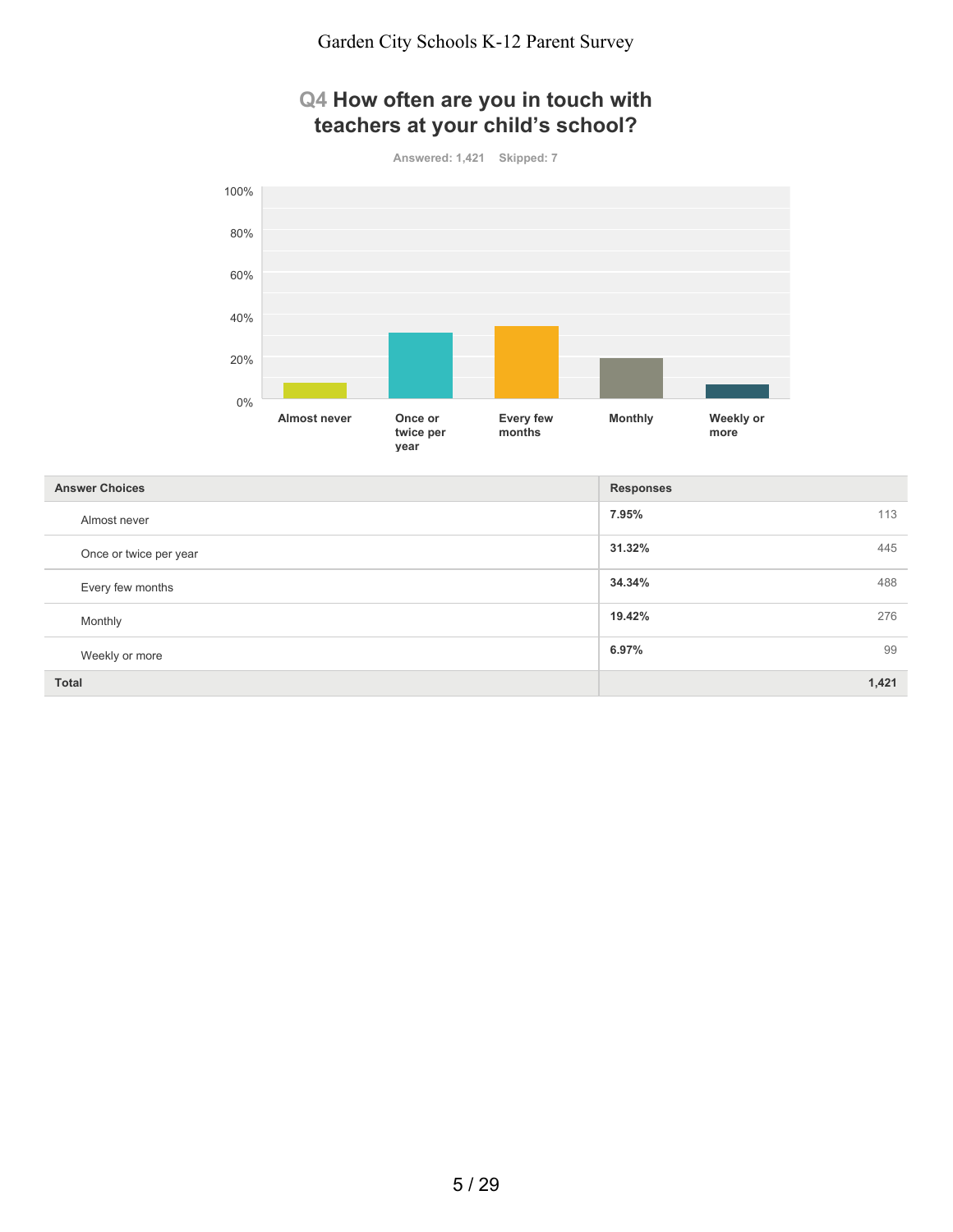## **Q5 How often do you have conversations with your child about what his or her class is learning at school?**





| <b>Answer Choices</b> | <b>Responses</b> |
|-----------------------|------------------|
| Almost never          | 25<br>1.76%      |
| Once in a while       | 55<br>3.87%      |
| Sometimes             | 138<br>9.72%     |
| Frequently            | 34.08%<br>484    |
| Almost all the time   | 718<br>50.56%    |
| <b>Total</b>          | 1,420            |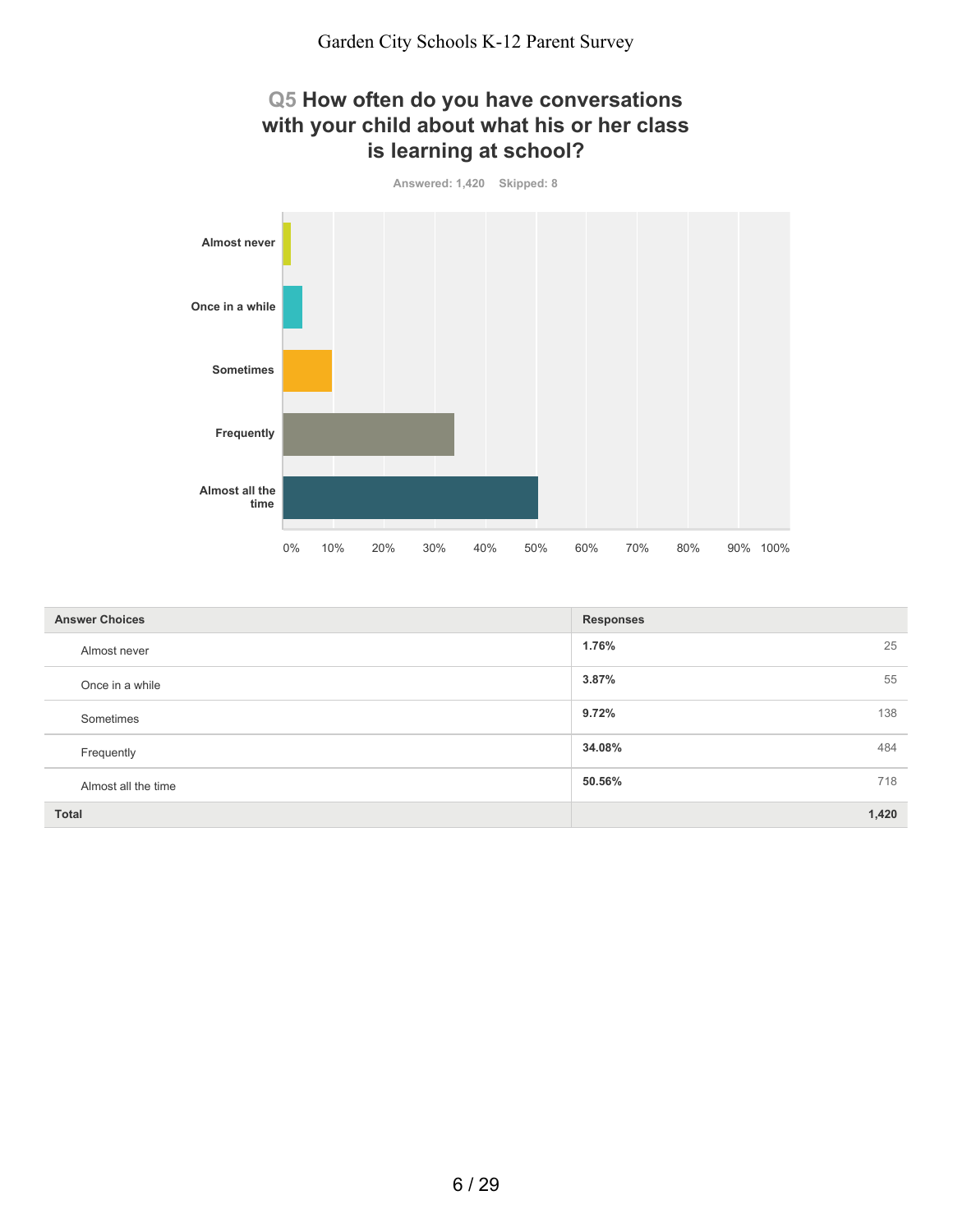### **Q6 How involved have you been with a parent group(s) or an activity sponsored by a parent group at your child's school?**

**Answered: 1,421 Skipped: 7**



| <b>Answer Choices</b> | <b>Responses</b> |
|-----------------------|------------------|
| Not at all involved   | 26.04%<br>370    |
| A little involved     | 27.52%<br>391    |
| Somewhat involved     | 23.86%<br>339    |
| Quite involved        | 14.57%<br>207    |
| Extremely involved    | 8.02%<br>114     |
| <b>Total</b>          | 1,421            |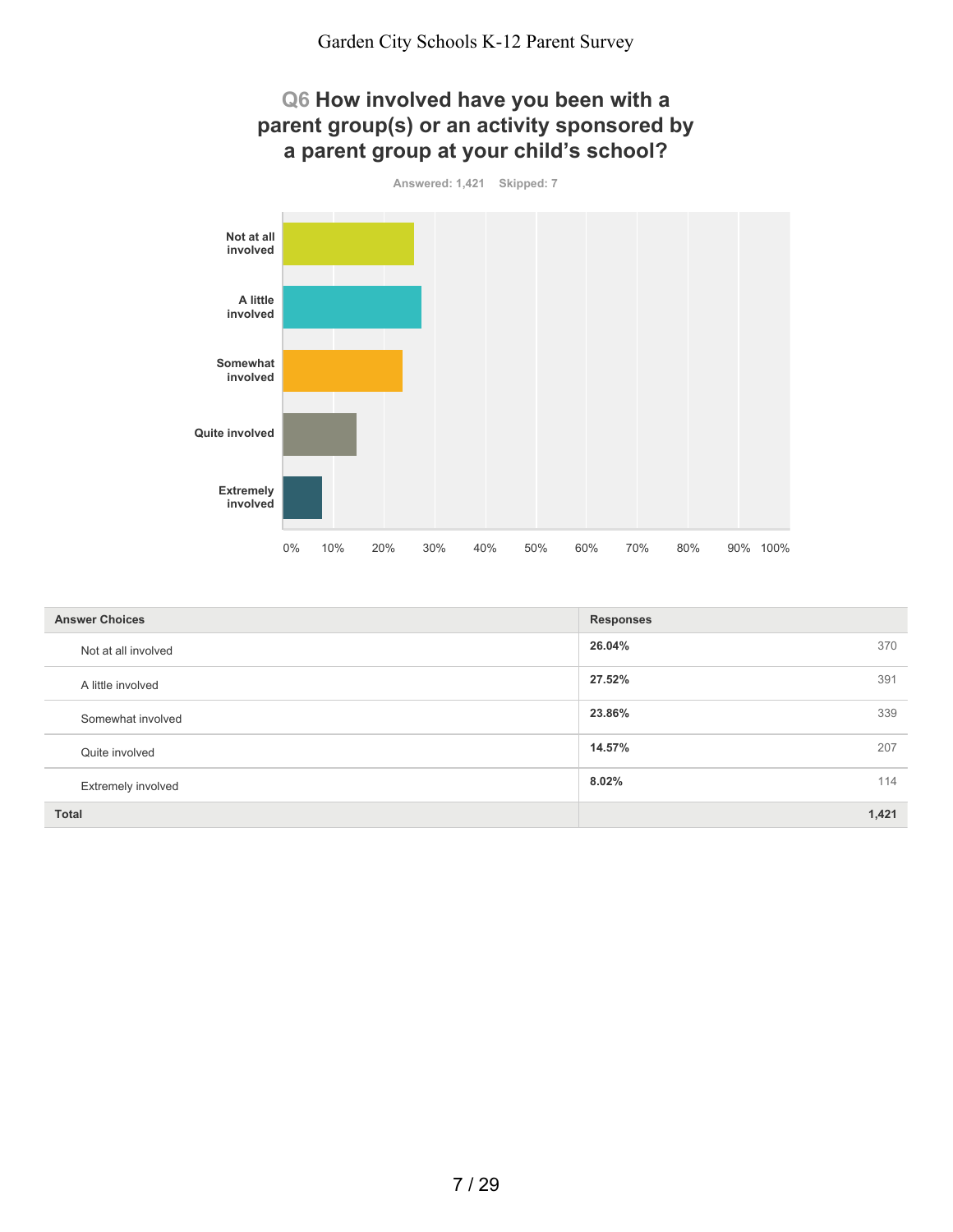### **Q7 How much effort do you put into helping your child learn to do things for himself/herself?**



| <b>Answer Choices</b>         | <b>Responses</b> |
|-------------------------------|------------------|
| Almost no effort              | 2.90%<br>41      |
| A little bit of effort        | 64<br>4.52%      |
| Some effort                   | 18.87%<br>267    |
| Quite a bit of effort         | 48.98%<br>693    |
| A tremendous amount of effort | 24.73%<br>350    |
| <b>Total</b>                  | 1,415            |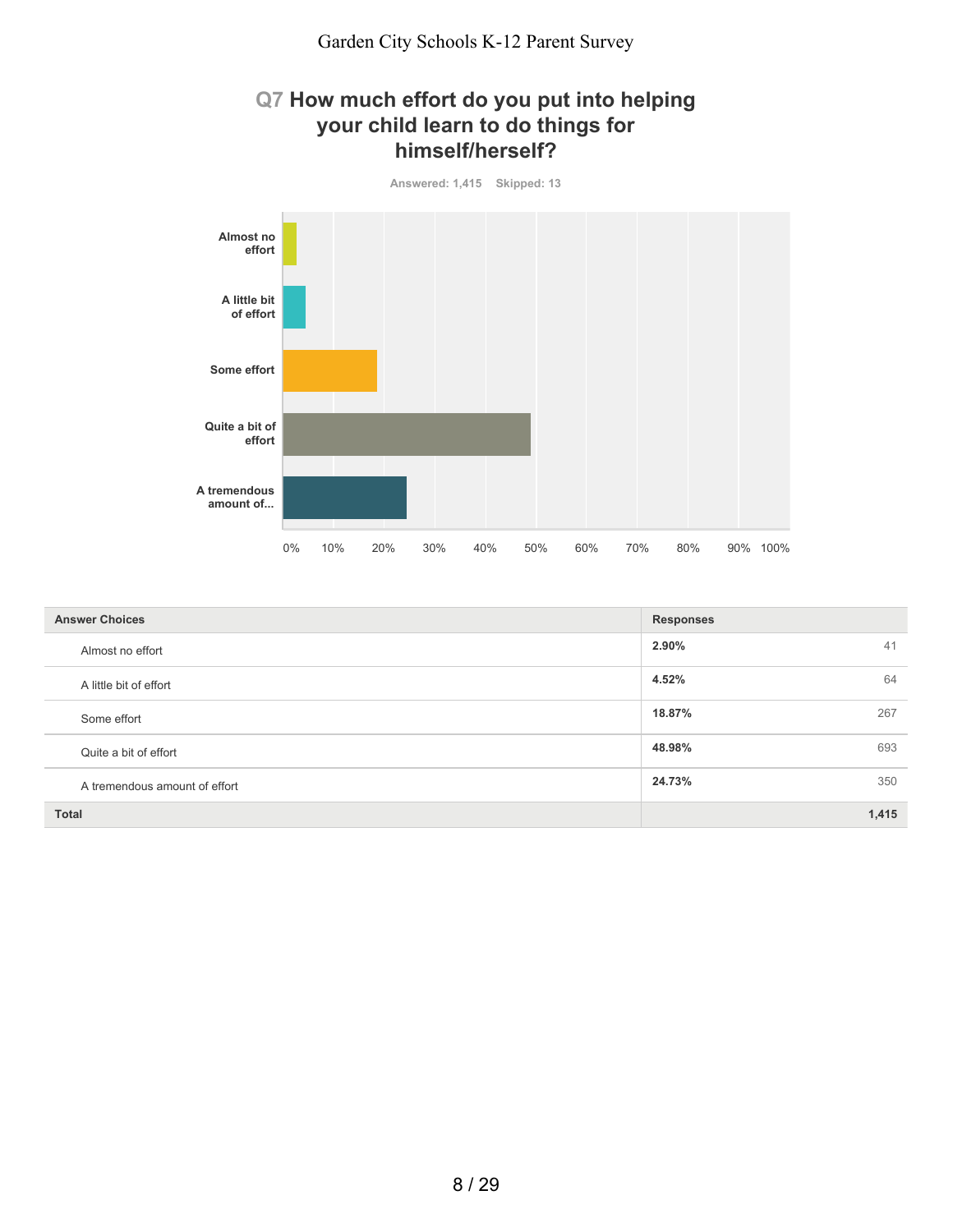

| <b>Answer Choices</b> | <b>Responses</b> |
|-----------------------|------------------|
| Not at all            | 1.20%<br>17      |
| A little bit          | 7.26%<br>103     |
| Somewhat              | 392<br>27.64%    |
| Quite a bit           | 663<br>46.76%    |
| A tremendous amount   | 17.14%<br>243    |
| <b>Total</b>          | 1,418            |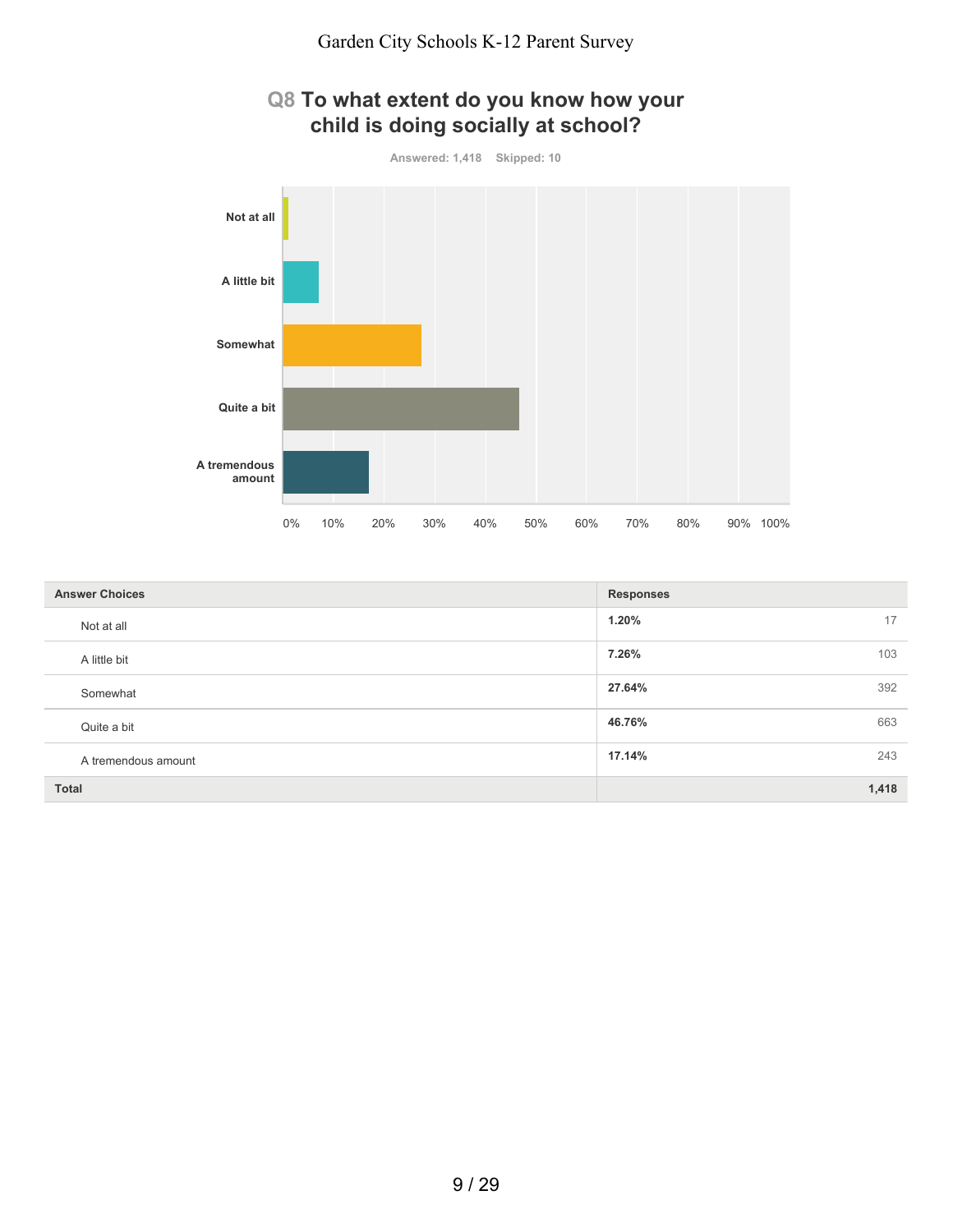## **Q9 How often do you help your child understand the content he or she is learning in school?**



| <b>Answer Choices</b> | <b>Responses</b> |
|-----------------------|------------------|
| Almost never          | 11.58%<br>164    |
| Once in a while       | 15.61%<br>221    |
| Sometimes             | 26.41%<br>374    |
| Frequently            | 27.97%<br>396    |
| Almost all the time   | 18.43%<br>261    |
| <b>Total</b>          | 1,416            |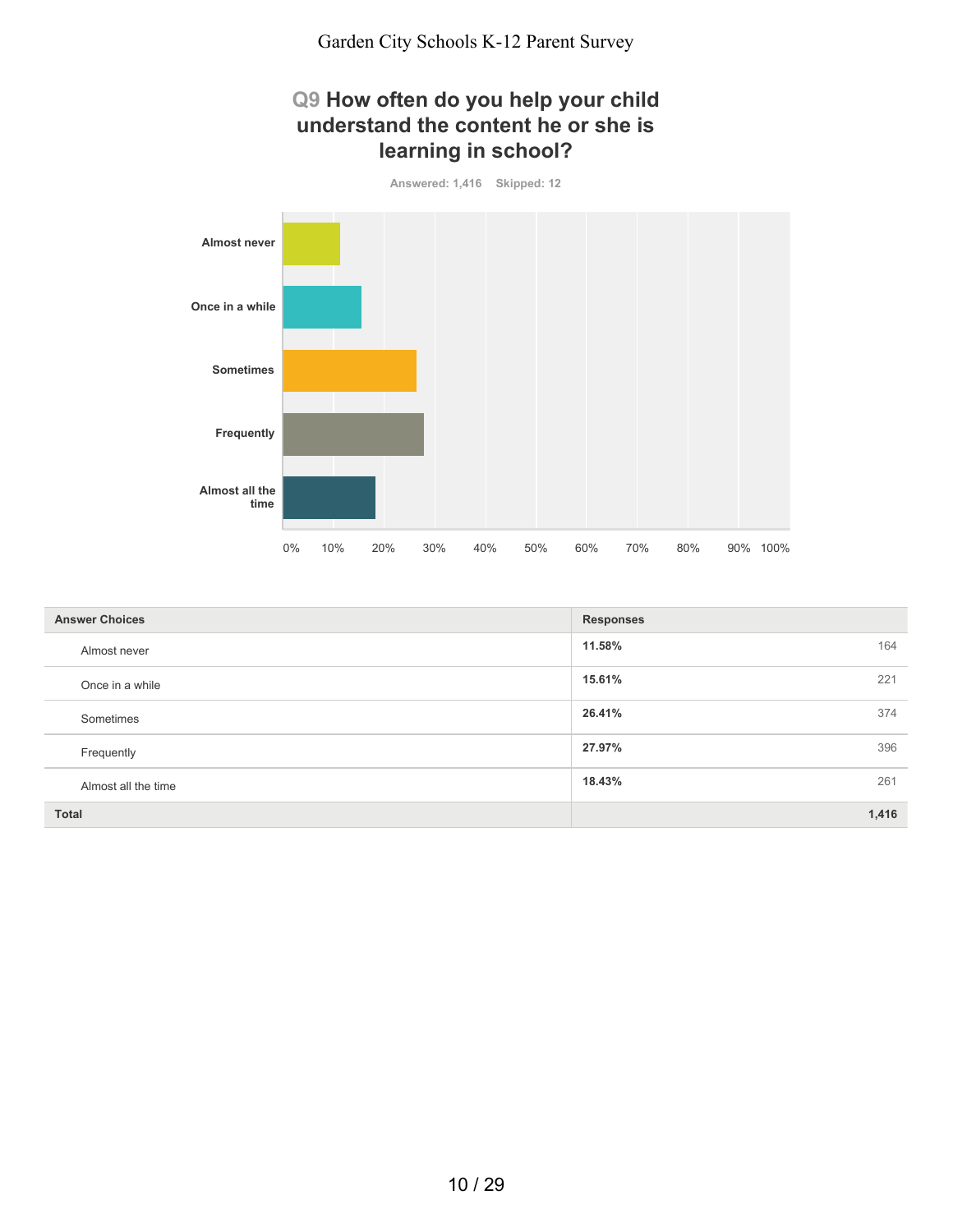## **Q10 How often do you and your child talk when he or she is having a problem with others?**



| <b>Answer Choices</b> | <b>Responses</b> |
|-----------------------|------------------|
| Almost never          | 3.54%<br>50      |
| Once in a while       | 114<br>8.07%     |
| Sometimes             | 19.48%<br>275    |
| Frequently            | 36.61%<br>517    |
| Almost all the time   | 32.29%<br>456    |
| <b>Total</b>          | 1,412            |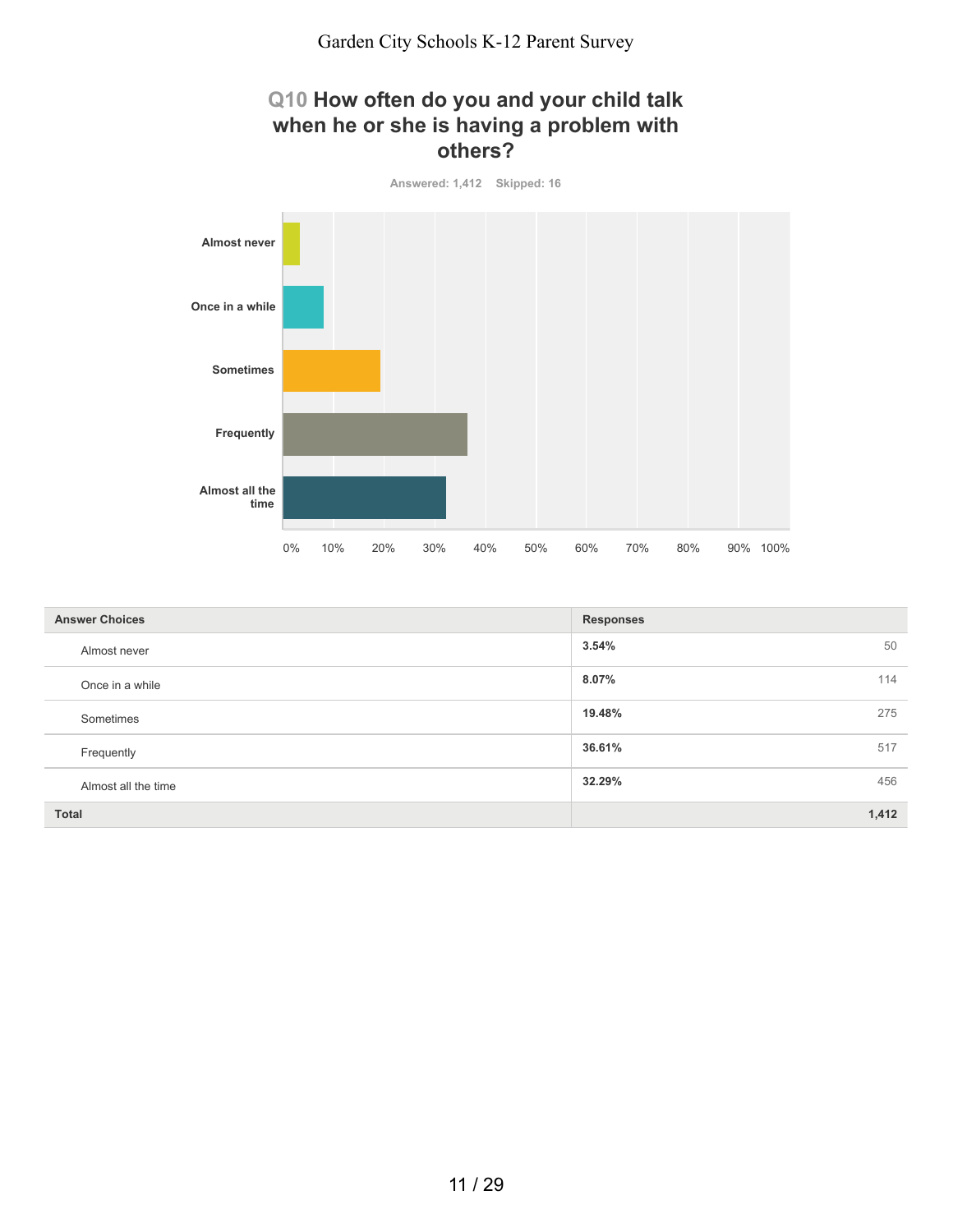### **Q11 In the past year, how often have you communicated with the school about ways that you can help your child's learning at home?**

**Answered: 1,411 Skipped: 17 Almost never Once or twice Every few months Monthly Weekly or more** 0% 10% 20% 30% 40% 50% 60% 70% 80% 90% 100%

| <b>Answer Choices</b> | <b>Responses</b> |
|-----------------------|------------------|
| Almost never          | 365<br>25.87%    |
| Once or twice         | 496<br>35.15%    |
| Every few months      | 23.88%<br>337    |
| Monthly               | 179<br>12.69%    |
| Weekly or more        | 34<br>2.41%      |
| <b>Total</b>          | 1,411            |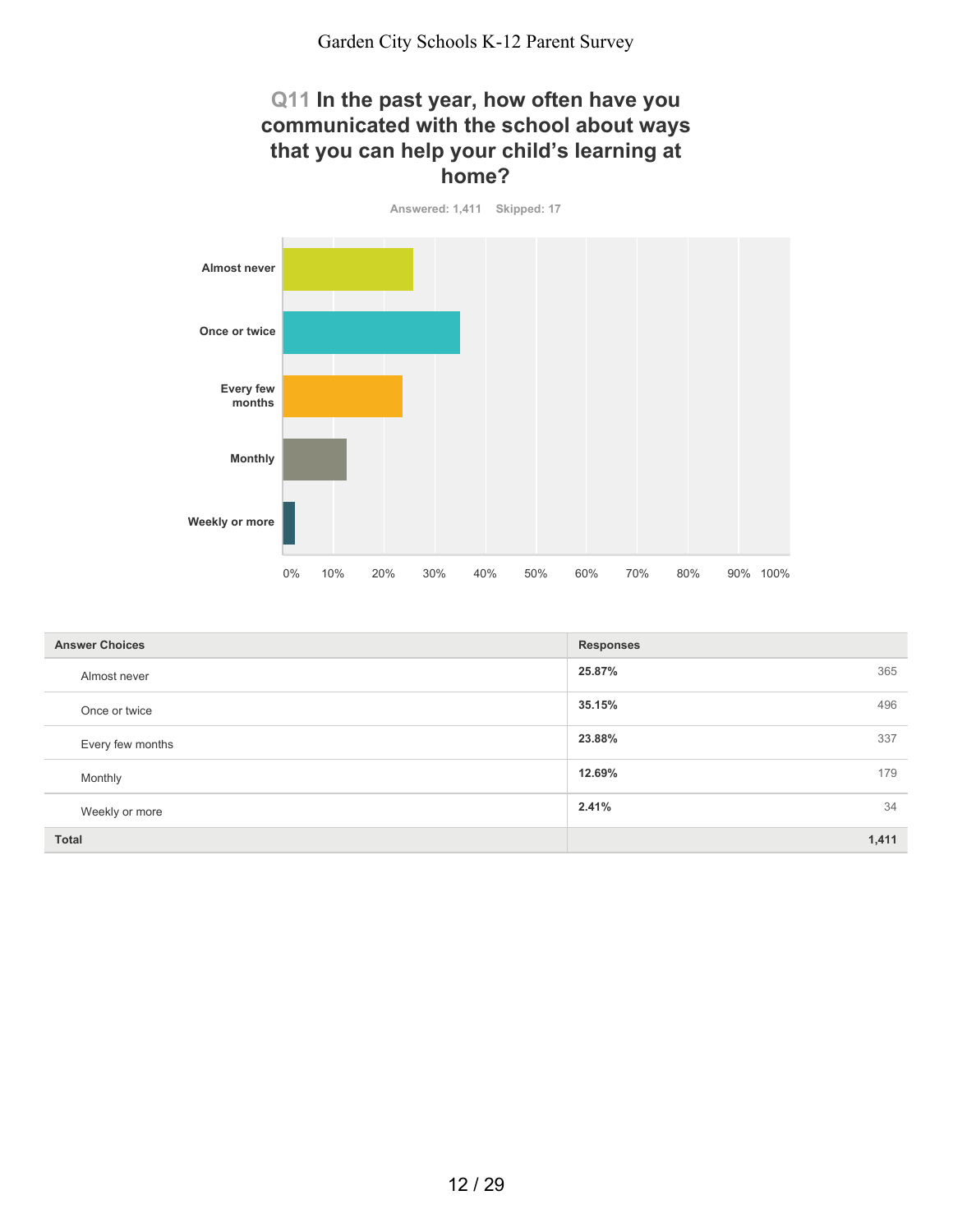



| <b>Answer Choices</b> | <b>Responses</b> |
|-----------------------|------------------|
| Not well at all       | 68<br>4.82%      |
| Mildly well           | 18.06%<br>255    |
| Fairly well           | 37.04%<br>523    |
| Quite well            | 29.89%<br>422    |
| <b>Extremely well</b> | 144<br>10.20%    |
| Total                 | 1,412            |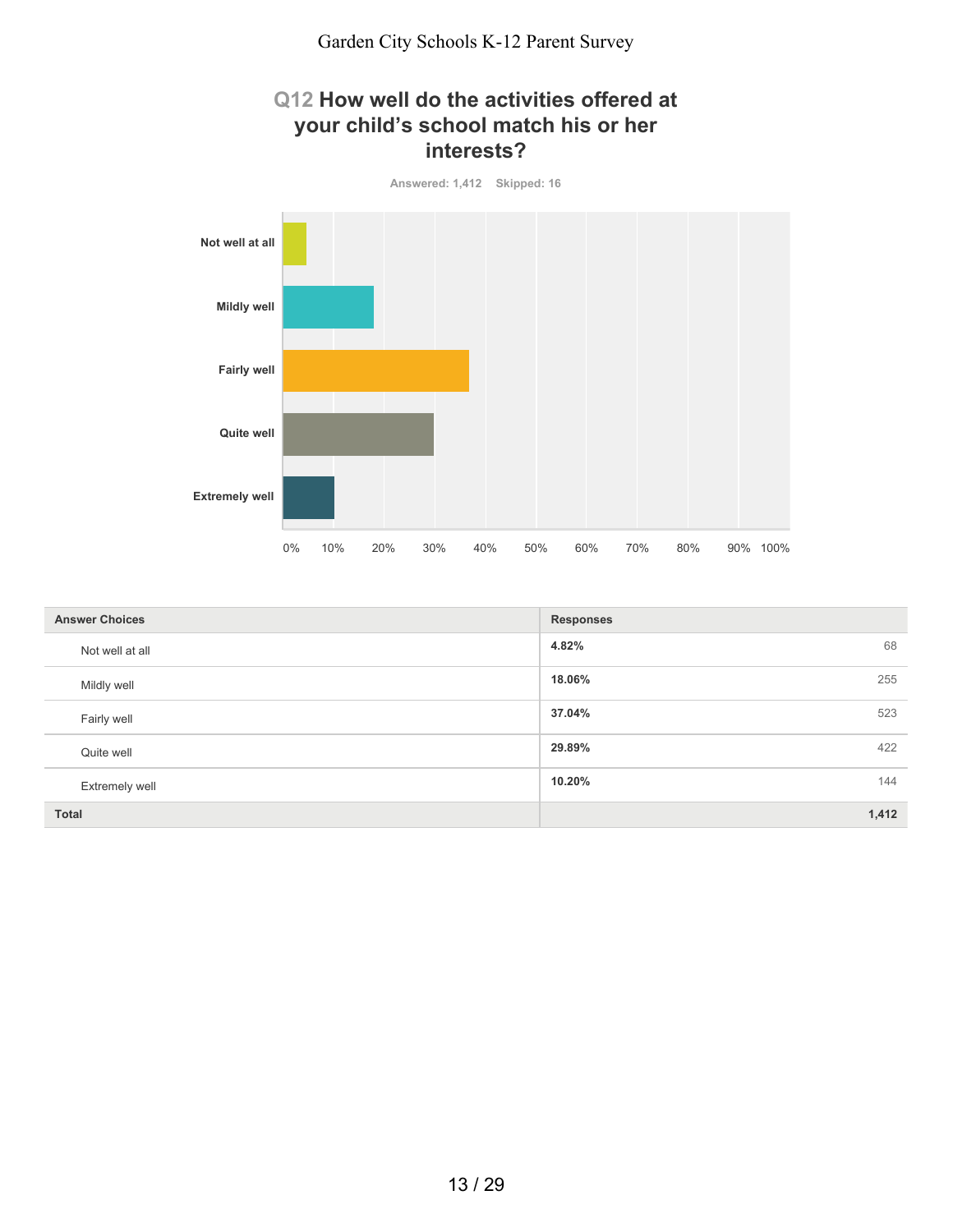



| <b>Answer Choices</b> | <b>Responses</b> |
|-----------------------|------------------|
| Not well at all       | 35<br>2.48%      |
| Mildly well           | 11.46%<br>162    |
| Fairly well           | 34.04%<br>481    |
| Quite well            | 36.87%<br>521    |
| <b>Extremely well</b> | 15.15%<br>214    |
| <b>Total</b>          | 1,413            |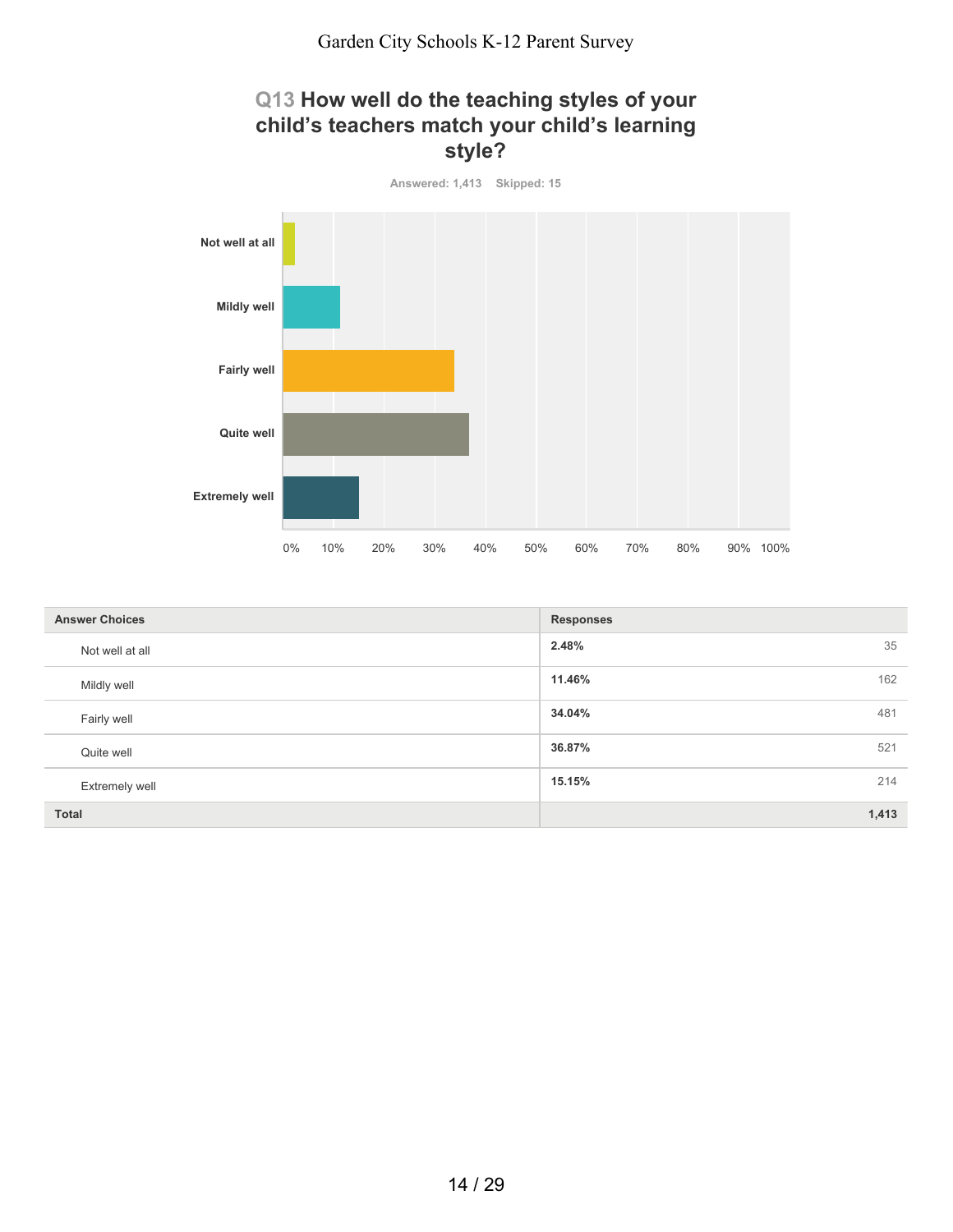



| <b>Answer Choices</b> | <b>Responses</b> |
|-----------------------|------------------|
| Almost never          | 34.89%<br>494    |
| Once in a while       | 24.72%<br>350    |
| Sometimes             | 23.94%<br>339    |
| Frequently            | 167<br>11.79%    |
| Almost all the time   | 66<br>4.66%      |
| <b>Total</b>          | 1,416            |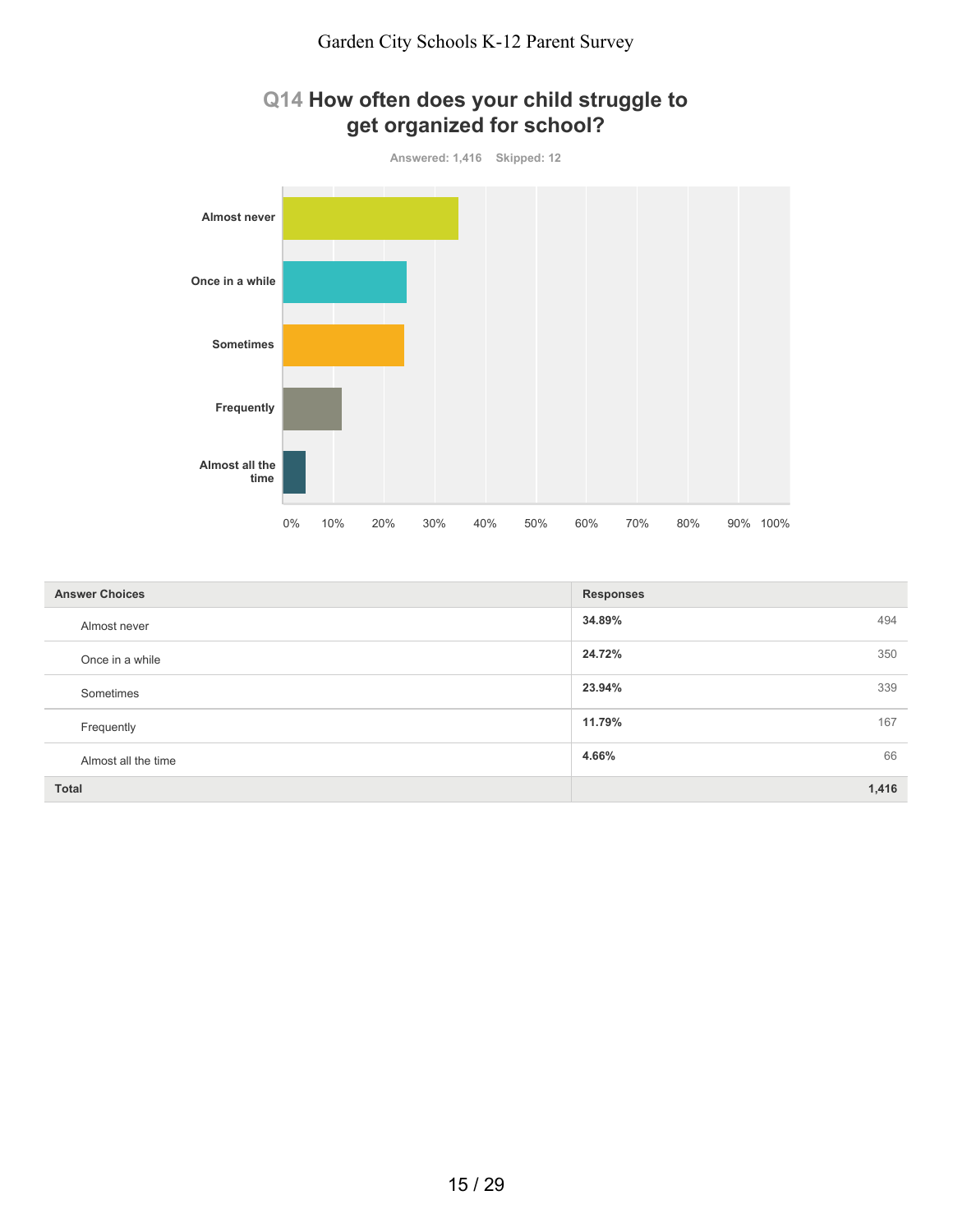

| Q15 How much effort does your child put |
|-----------------------------------------|
| into school-related tasks?              |

| <b>Answer Choices</b>         | <b>Responses</b> |
|-------------------------------|------------------|
| Almost no effort              | $0.78\%$<br>11   |
| A little bit of effort        | 4.94%<br>70      |
| Some effort                   | 24.28%<br>344    |
| Quite a bit of effort         | 50.11%<br>710    |
| A tremendous amount of effort | 19.90%<br>282    |
| <b>Total</b>                  | 1,417            |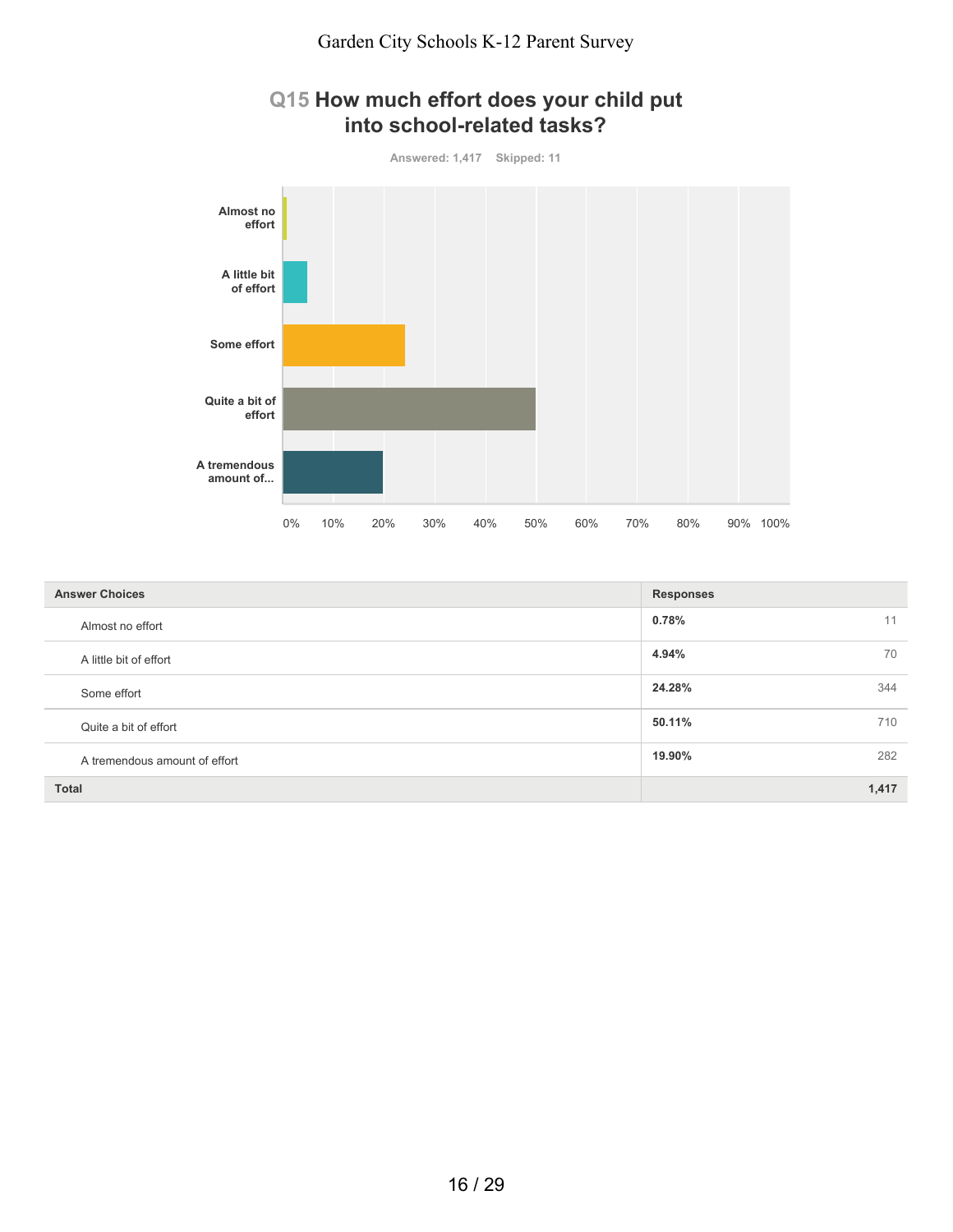#### Garden City Schools K-12 Parent Survey



### **Q16 How regularly does your child read for fun?**

| <b>Answer Choices</b>             | <b>Responses</b> |     |
|-----------------------------------|------------------|-----|
| a) Almost never                   | 16.45%           | 233 |
| b) Once in a while                | 20.06%           | 284 |
| c) Sometimes                      | 30.58%           | 433 |
| d) Frequently/Almost all the time | 32.91%           | 466 |
| <b>Total</b>                      | 1,416            |     |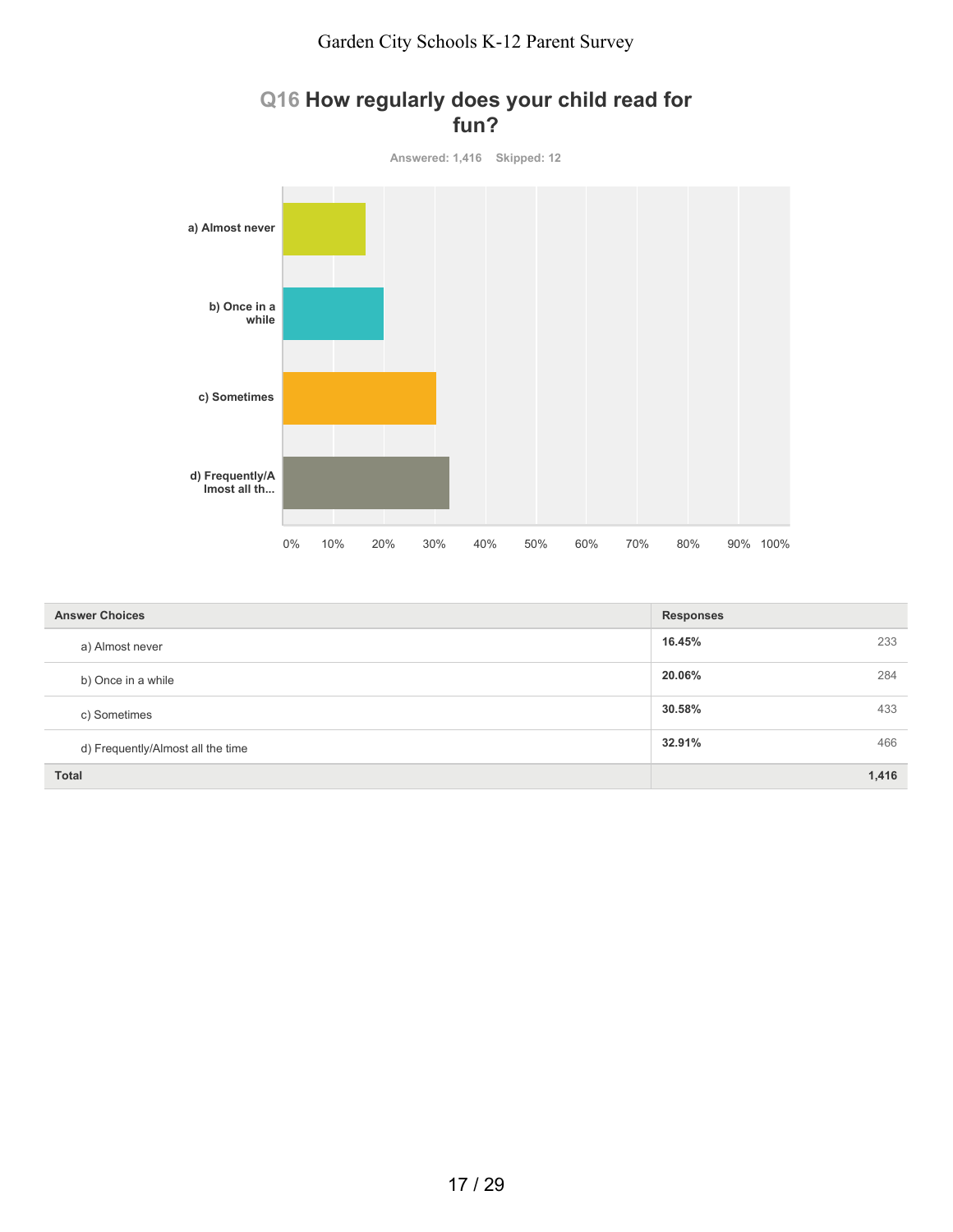

| <b>Answer Choices</b>            | <b>Responses</b> |
|----------------------------------|------------------|
| No belonging at all              | 1.13%<br>16      |
| A little bit of belonging        | 7.55%<br>107     |
| Some belonging                   | 23.57%<br>334    |
| Quite a bit of belonging         | 45.31%<br>642    |
| A tremendous amount of belonging | 22.44%<br>318    |
| <b>Total</b>                     | 1,417            |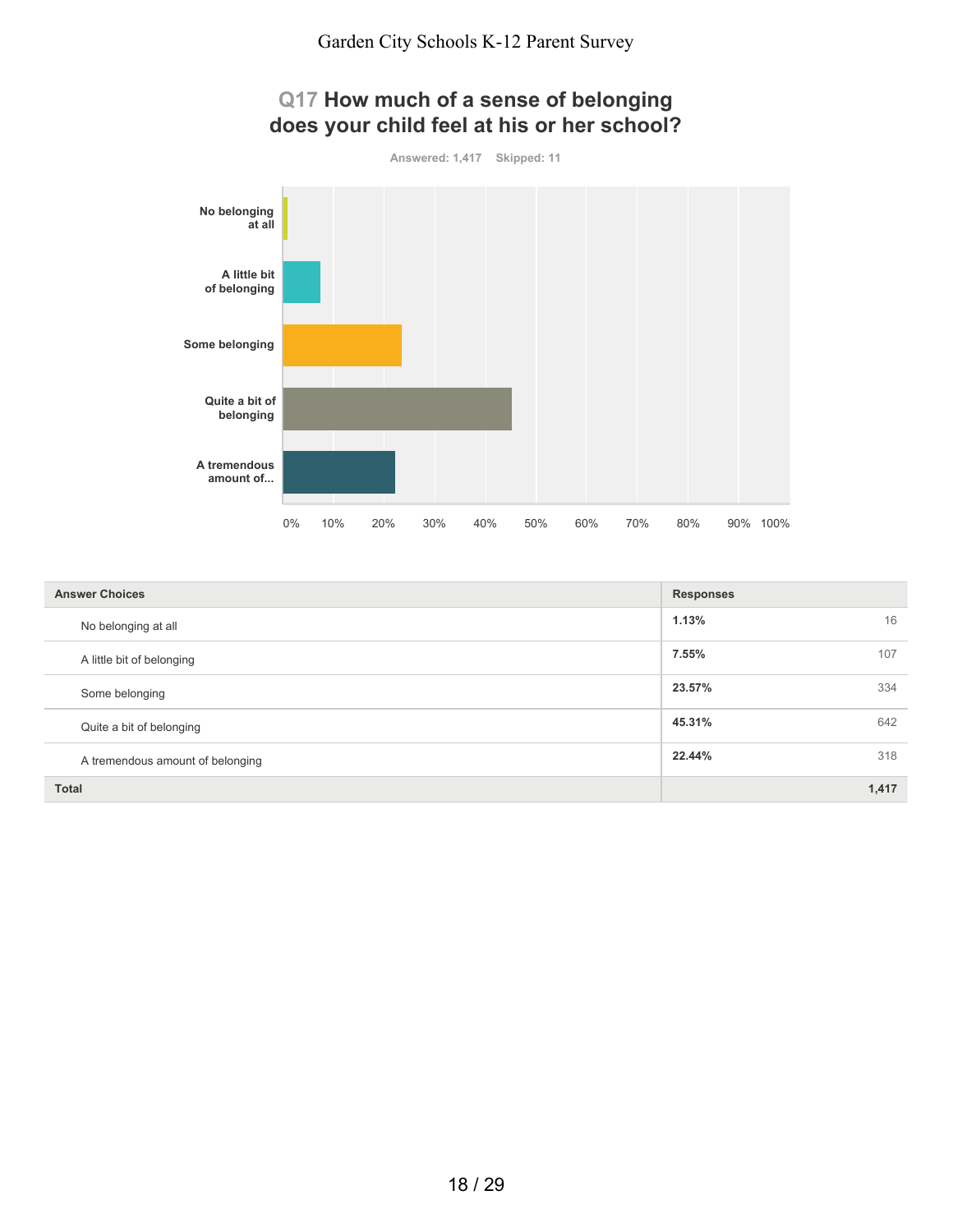## **Q18 How comfortable is your child in asking for help from school adults?**

**Answered: 1,417 Skipped: 11**



| <b>Answer Choices</b>  | <b>Responses</b> |
|------------------------|------------------|
| Not comfortable at all | 90<br>6.35%      |
| Mildly comfortable     | 15.67%<br>222    |
| Somewhat comfortable   | 419<br>29.57%    |
| Quite comfortable      | 496<br>35.00%    |
| Extremely comfortable  | 13.41%<br>190    |
| <b>Total</b>           | 1,417            |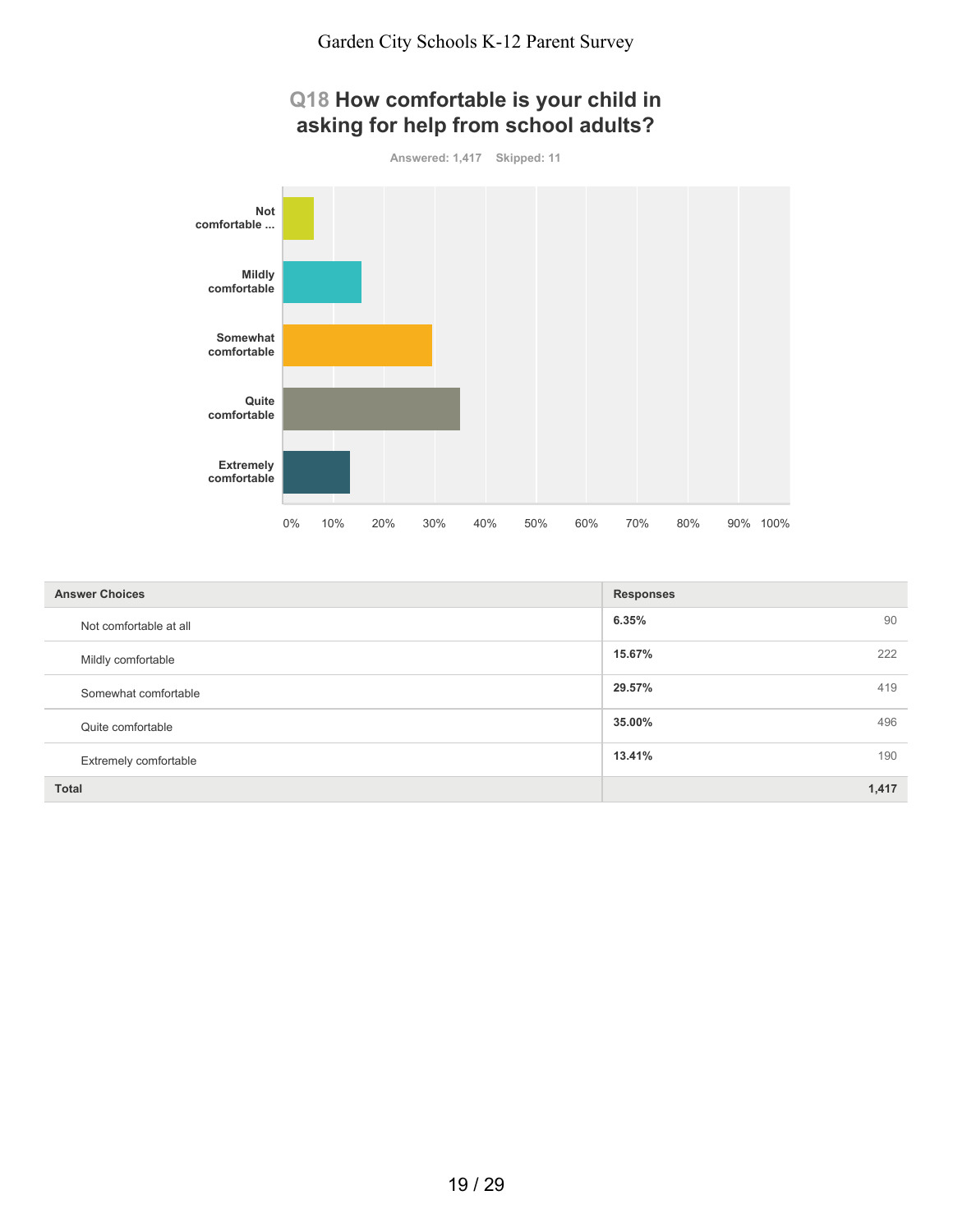

| <b>Answer Choices</b> | <b>Responses</b> |
|-----------------------|------------------|
| Not well at all       | 25<br>1.77%      |
| Mildly well           | 8.86%<br>125     |
| Fairly well           | 29.20%<br>412    |
| Quite well            | 43.94%<br>620    |
| <b>Extremely well</b> | 16.23%<br>229    |
| <b>Total</b>          | 1,411            |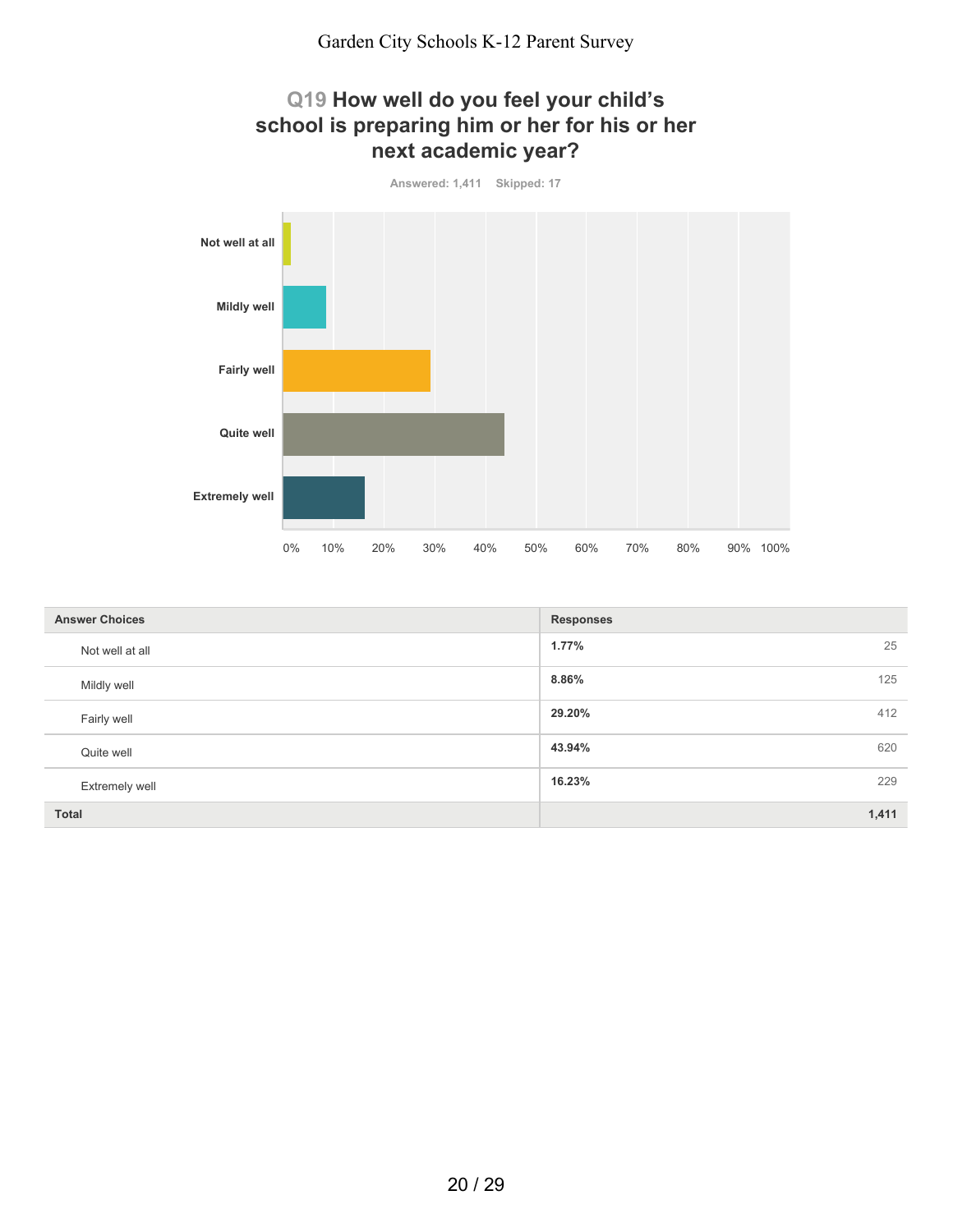

| <b>Answer Choices</b> | <b>Responses</b> |
|-----------------------|------------------|
| Not well at all       | 2.63%<br>37      |
| Mildly well           | 11.74%<br>165    |
| Fairly well           | 489<br>34.78%    |
| Quite well            | 548<br>38.98%    |
| <b>Extremely well</b> | 167<br>11.88%    |
| <b>Total</b>          | 1,406            |

#### 21 / 29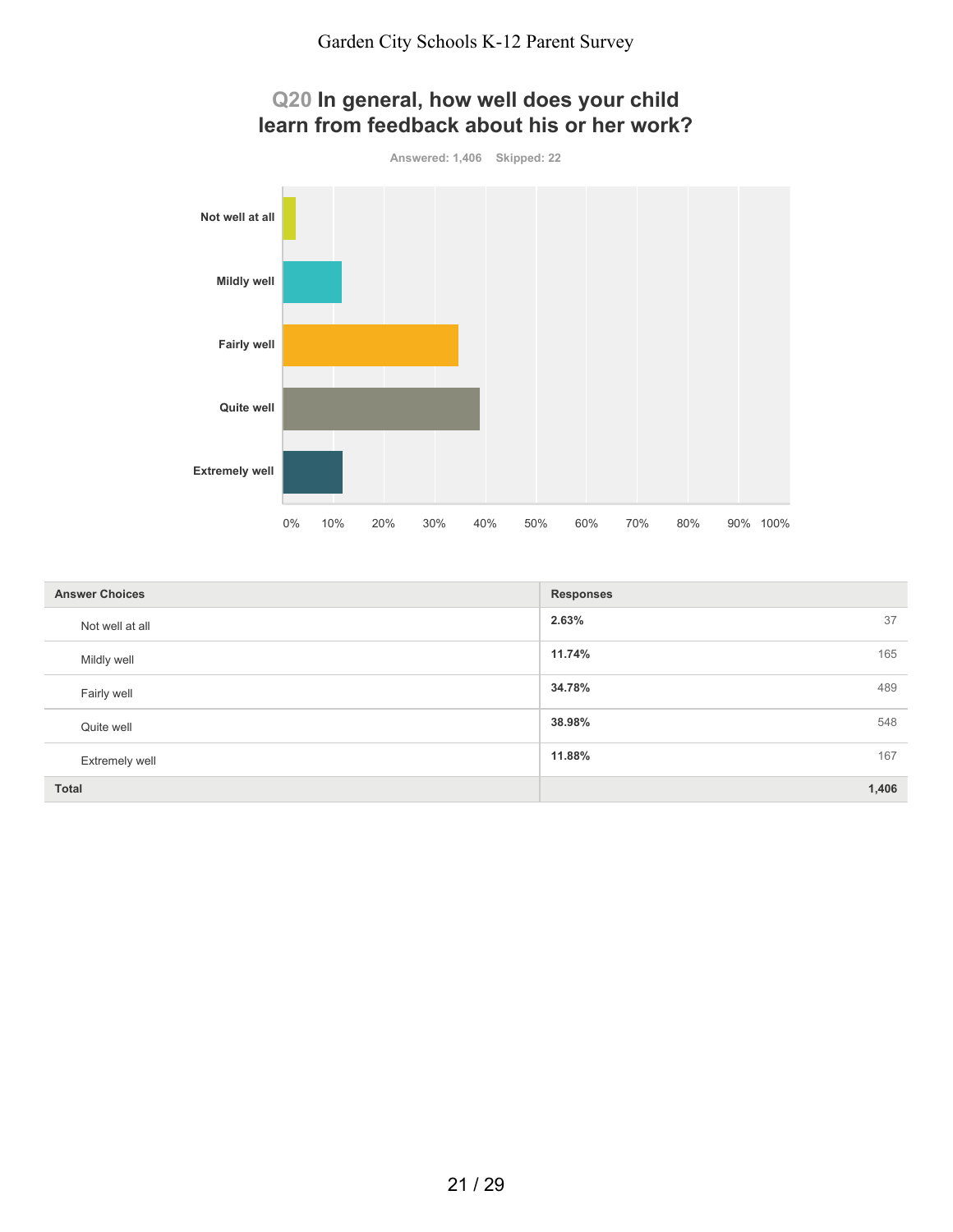



| <b>Answer Choices</b> | <b>Responses</b> |
|-----------------------|------------------|
| Not well at all       | 2.75%<br>39      |
| Mildly well           | 12.00%<br>170    |
| Fairly well           | 23.36%<br>331    |
| Quite well            | 36.77%<br>521    |
| <b>Extremely well</b> | 25.12%<br>356    |
| <b>Total</b>          | 1,417            |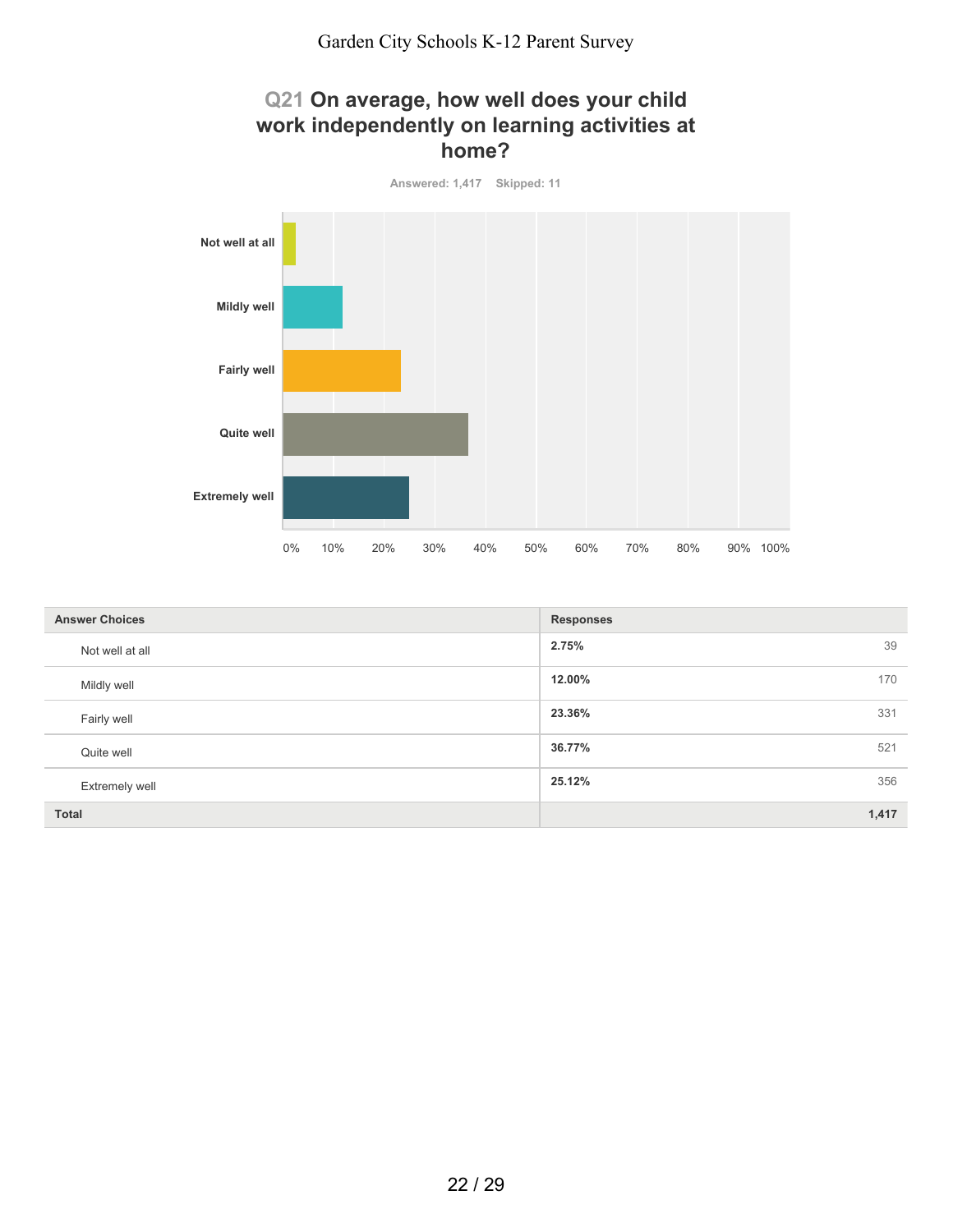

| <b>Answer Choices</b> | <b>Responses</b>           |
|-----------------------|----------------------------|
| Not at all            | $0.50\%$<br>$\overline{7}$ |
| A little bit          | 79<br>5.60%                |
| Somewhat              | 306<br>21.69%              |
| Quite a bit           | 52.23%<br>737              |
| A tremendous amount   | 282<br>19.99%              |
| <b>Total</b>          | 1,411                      |

#### 23 / 29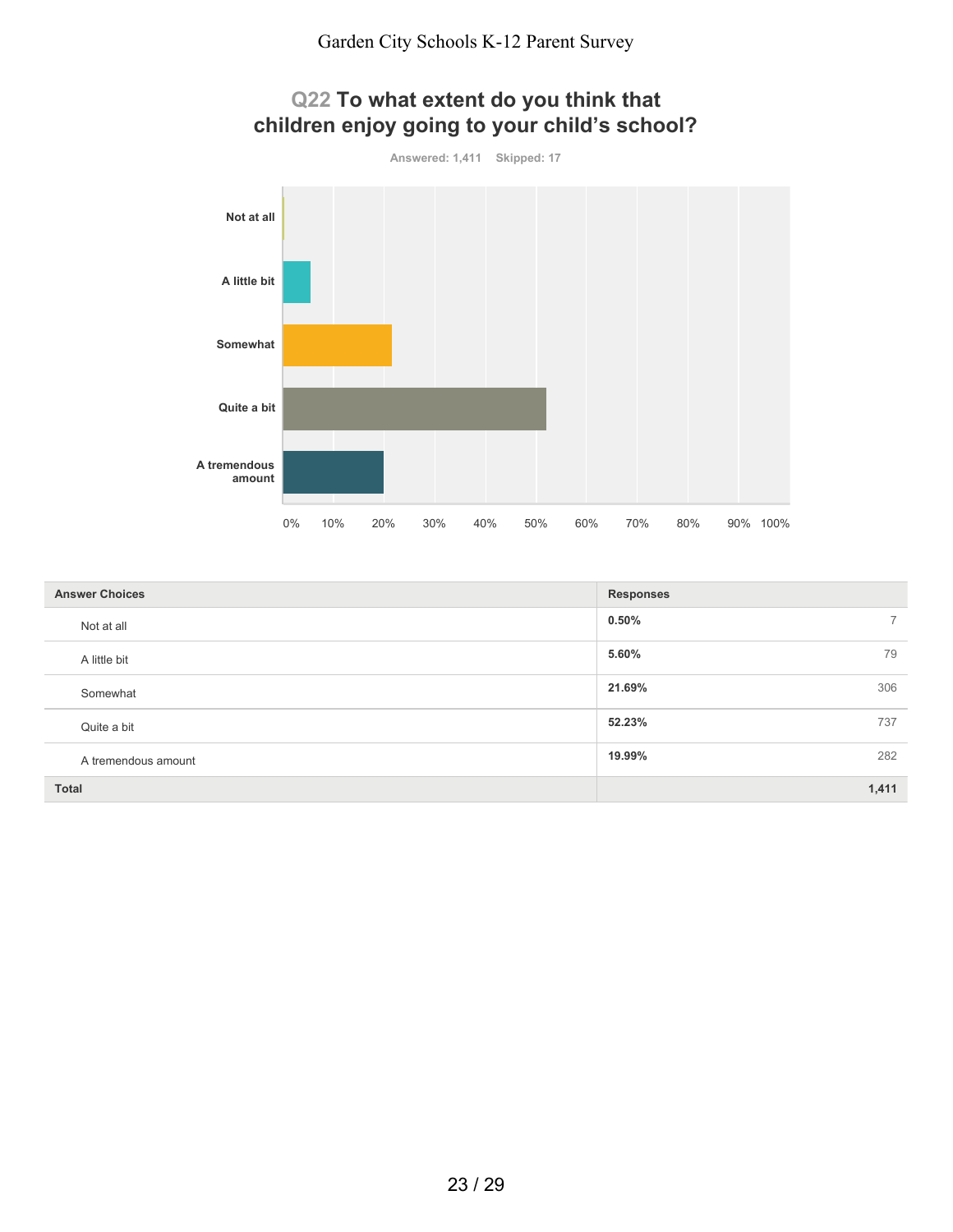

| <b>Answer Choices</b> | <b>Responses</b> |
|-----------------------|------------------|
| Not well at all       | 25<br>1.77%      |
| Mildly well           | 97<br>6.88%      |
| Fairly well           | 22.41%<br>316    |
| Quite well            | 45.18%<br>637    |
| <b>Extremely well</b> | 335<br>23.76%    |
| Total                 | 1,410            |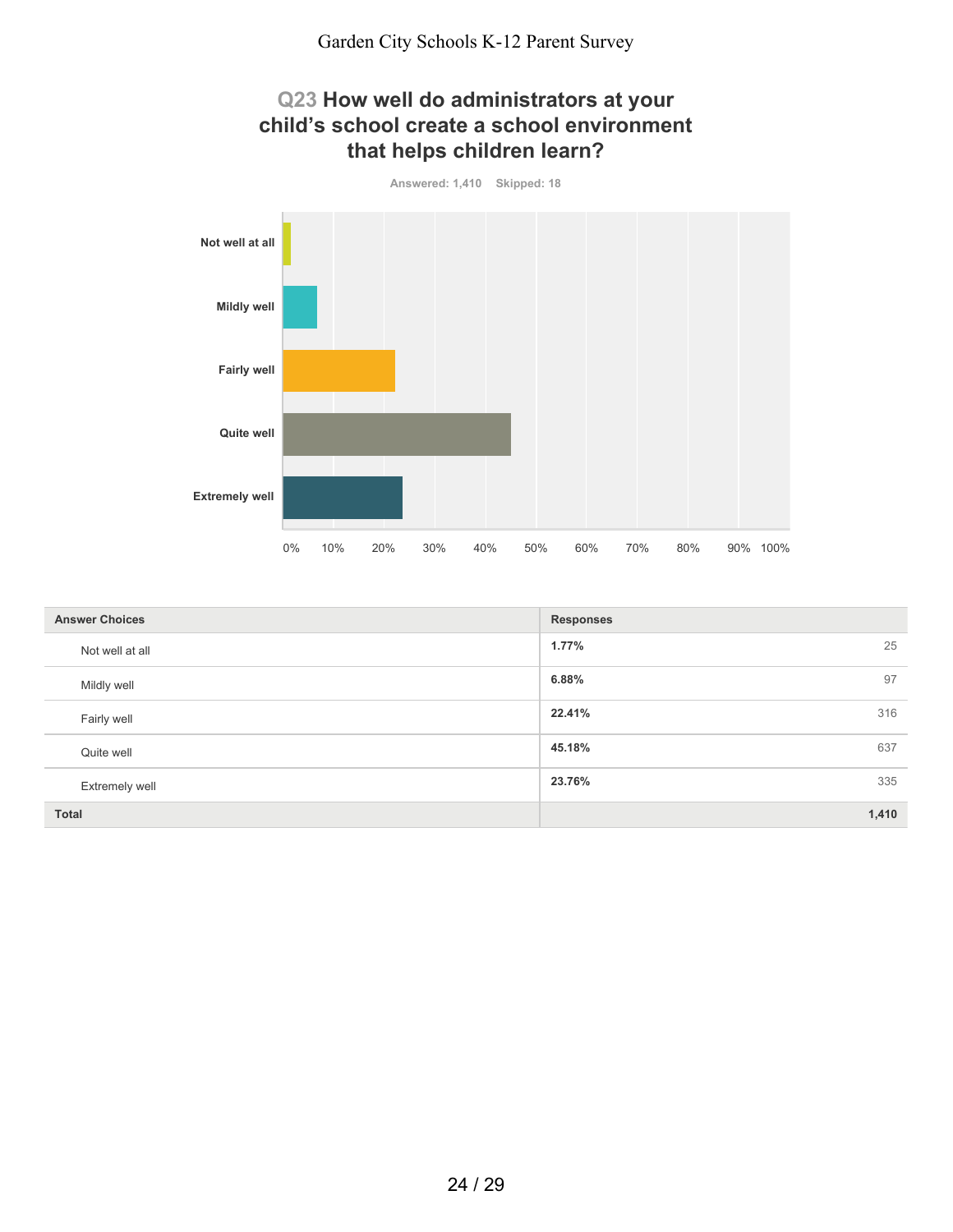## **Q24 Overall, how much respect do you think the teachers at your child's school have for the children?**



| <b>Answer Choices</b>          | <b>Responses</b> |
|--------------------------------|------------------|
| Almost no respect              | 0.57%<br>8       |
| A little bit of respect        | 3.12%<br>44      |
| Some respect                   | 14.32%<br>202    |
| Quite a bit of respect         | 50.18%<br>708    |
| A tremendous amount of respect | 31.82%<br>449    |
| <b>Total</b>                   | 1,411            |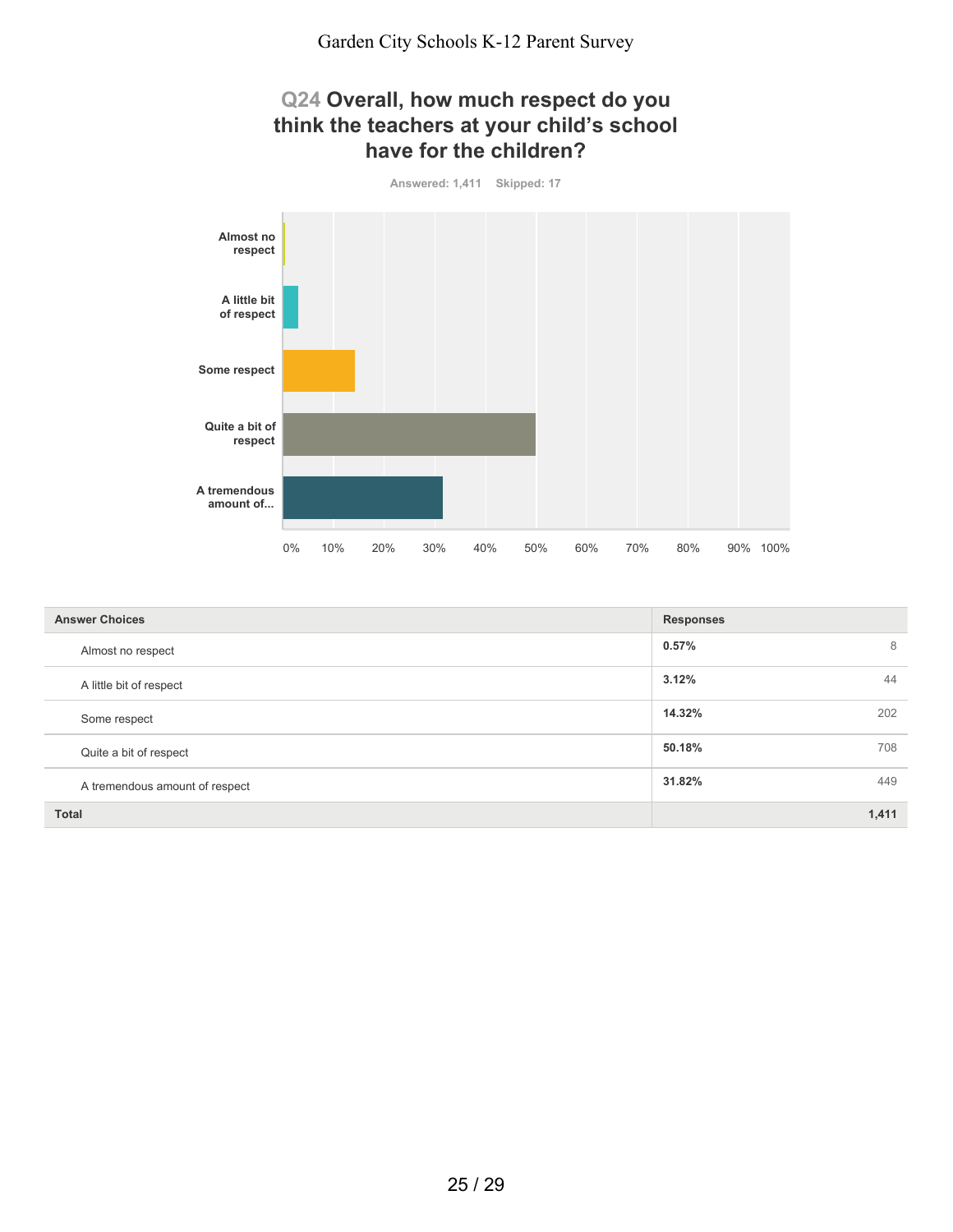## **Q25 How well do you understand the feedback you receive from the school concerning your child's performance?**

**Answered: 1,415 Skipped: 13**



| <b>Answer Choices</b> | <b>Responses</b> |
|-----------------------|------------------|
| Not well at all       | 2.12%<br>30      |
| Mildly well           | 94<br>6.64%      |
| Fairly well           | 21.41%<br>303    |
| Quite well            | 42.76%<br>605    |
| <b>Extremely well</b> | 27.07%<br>383    |
| <b>Total</b>          | 1,415            |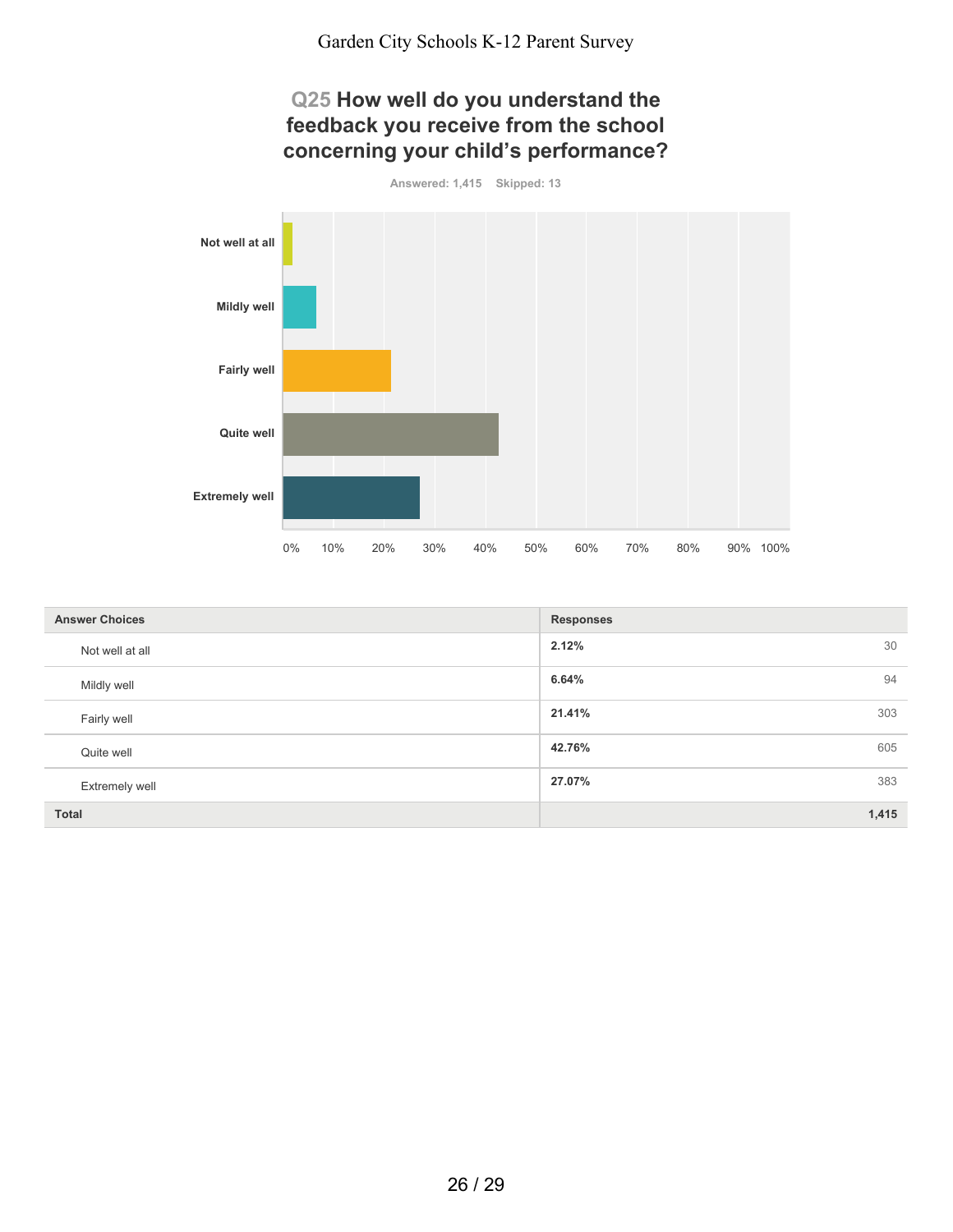### **Q26 On a typical school day, how much recreational time does your child spend online or on electronic devices (excluding e-readers)?**



| <b>Answer Choices</b>  | <b>Responses</b> |
|------------------------|------------------|
| Less than 1 hour a day | 38.86%<br>551    |
| 1-2 hours a day        | 42.24%<br>599    |
| 3-4 hours a day        | 10.37%<br>147    |
| 4 or more hours a day  | 27<br>1.90%      |
| None                   | 94<br>6.63%      |
| <b>Total</b>           | 1,418            |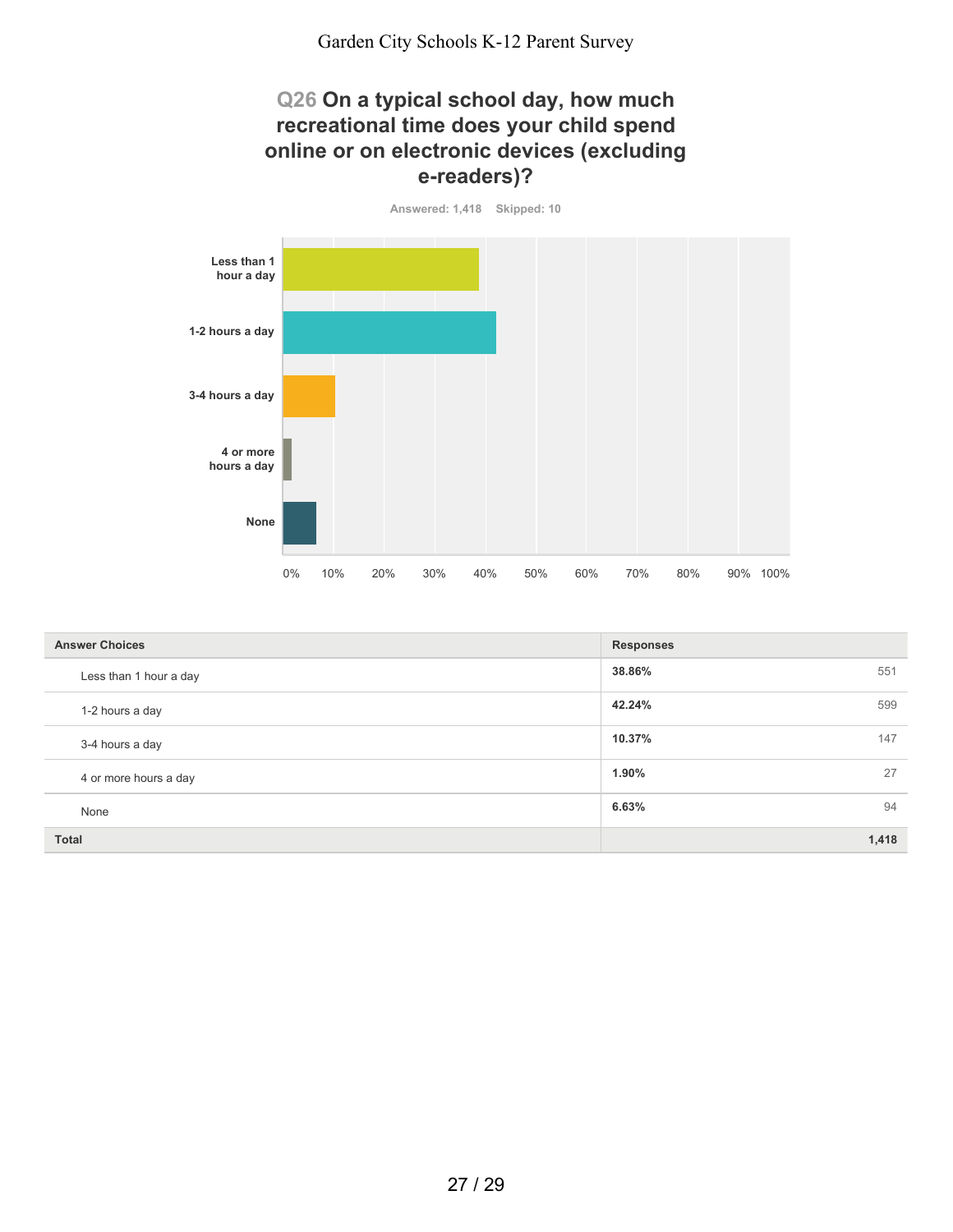

## **Q27 What social media does your child use? Check all that apply.**

| <b>Answer Choices</b>           | <b>Responses</b> |     |
|---------------------------------|------------------|-----|
| Twitter                         | 18.08%           | 254 |
| Facebook                        | 16.30%           | 229 |
| Instagram                       | 37.86%           | 532 |
| Snapchat                        | 24.41%           | 343 |
| Vine                            | 11.03%           | 155 |
| Youtube                         | 40.93%           | 575 |
| None                            | 34.52%           | 485 |
| Other (please specify)          | 7.33%            | 103 |
| <b>Total Respondents: 1,405</b> |                  |     |